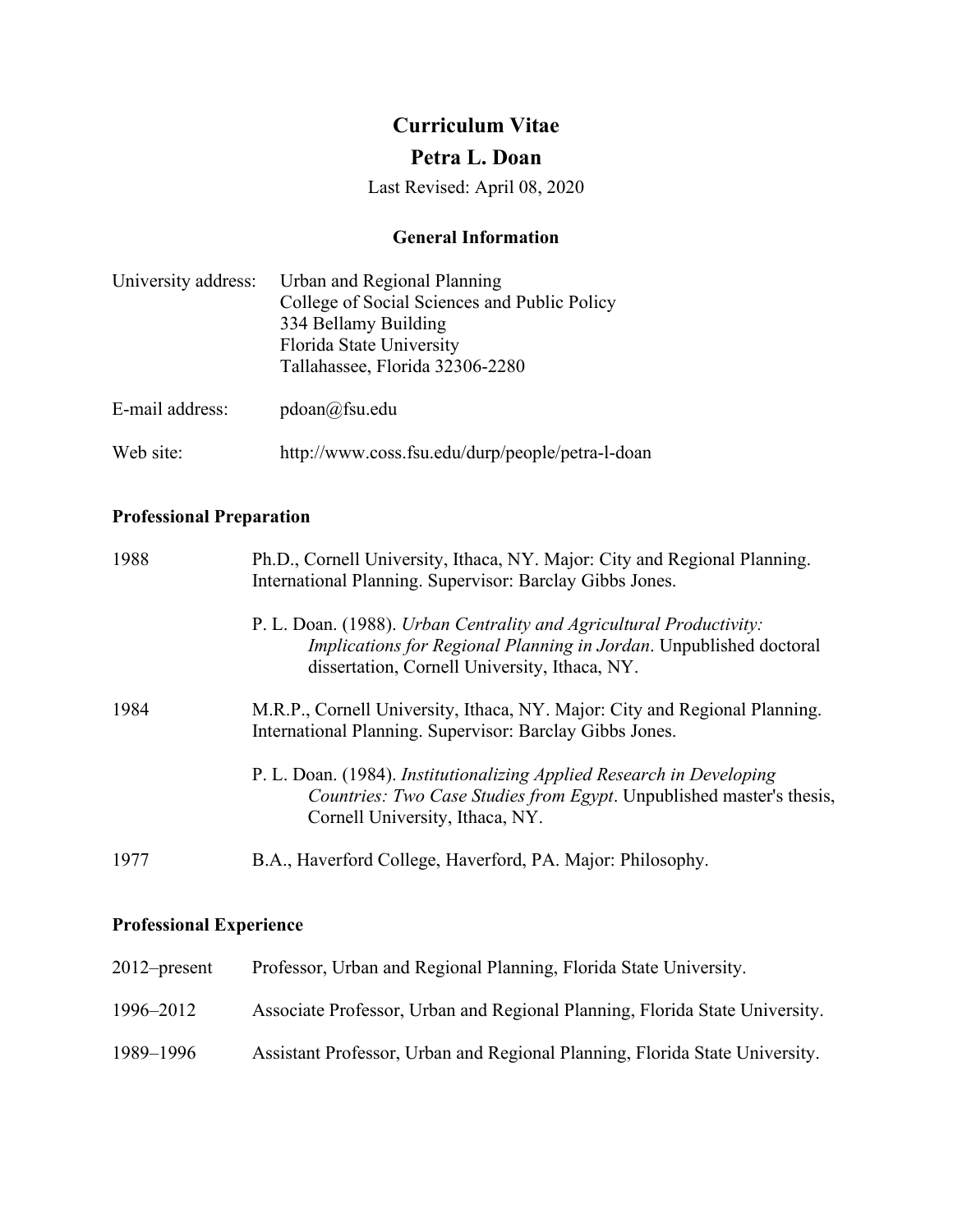| 1995      | Training Director, Environmental Management Program, Côte d'Ivoire,<br>United States Peace Corps. in-service training in Côte d'Ivoire.                                                      |
|-----------|----------------------------------------------------------------------------------------------------------------------------------------------------------------------------------------------|
| 1994      | Project Evaluator, International City County Management Association.<br>Conducted evaluation of USAID project in Cote d'Ivoire, Burkina Faso, and<br>Mali.                                   |
| 1989      | Team Leader, Research Triangle Institute. Survey of market towns in Niger.                                                                                                                   |
| 1986-1987 | Instructor, Department of City and Regional Planning, Cornell University.<br>Microcomputers and Planning.                                                                                    |
| 1985-1986 | Project Planning Consultant, Amman, Jordan Field Office, Near East<br>Foundation. Evaluated proposals and worked with local fisheries cooperatives<br>in Azraq, Jordan.                      |
| 1984-1985 | Regional Planning Advisor, Ministry of Planning, Amman, Jordan. Survey of<br>social and economic infrastructure in towns and villages in Jordan.                                             |
| 1982      | Research Associate, Egyptian Academy for Scientific Research and<br>Technology. USAID applied science and technology program.                                                                |
| 1980-1981 | Management Analyst, Office of Policy and Management Analysis, Criminal<br>Division, United States Department of Justice. Developed case tracking<br>system for sensitive DOJ investigations. |
| 1977-1979 | Rural Development Construction Volunteer, United States Peace Corps.<br>Aneho, Togo.                                                                                                         |

## **Visiting Professorship(s)**

| 2012      | Distinguished Visitor in Planning, University of Toronto.                                                  |
|-----------|------------------------------------------------------------------------------------------------------------|
| 1995–1997 | Visiting Senior Fulbright Scholar Department of Population Studies<br>University of Jordan, Amman, Jordan. |
| 1988–1989 | Visiting Assistant Professor University of North Carolina at Chapel Hill.                                  |

## **Honors, Awards, and Prizes**

Dale Prize, California State University Pomona (2019). (\$5,000). Transformation Through Teaching Award, Florida State University - Spiritual Life Project (2012). John Bousfield Distinguished Planning Visitor, University of Toronto (2012). (\$25,000).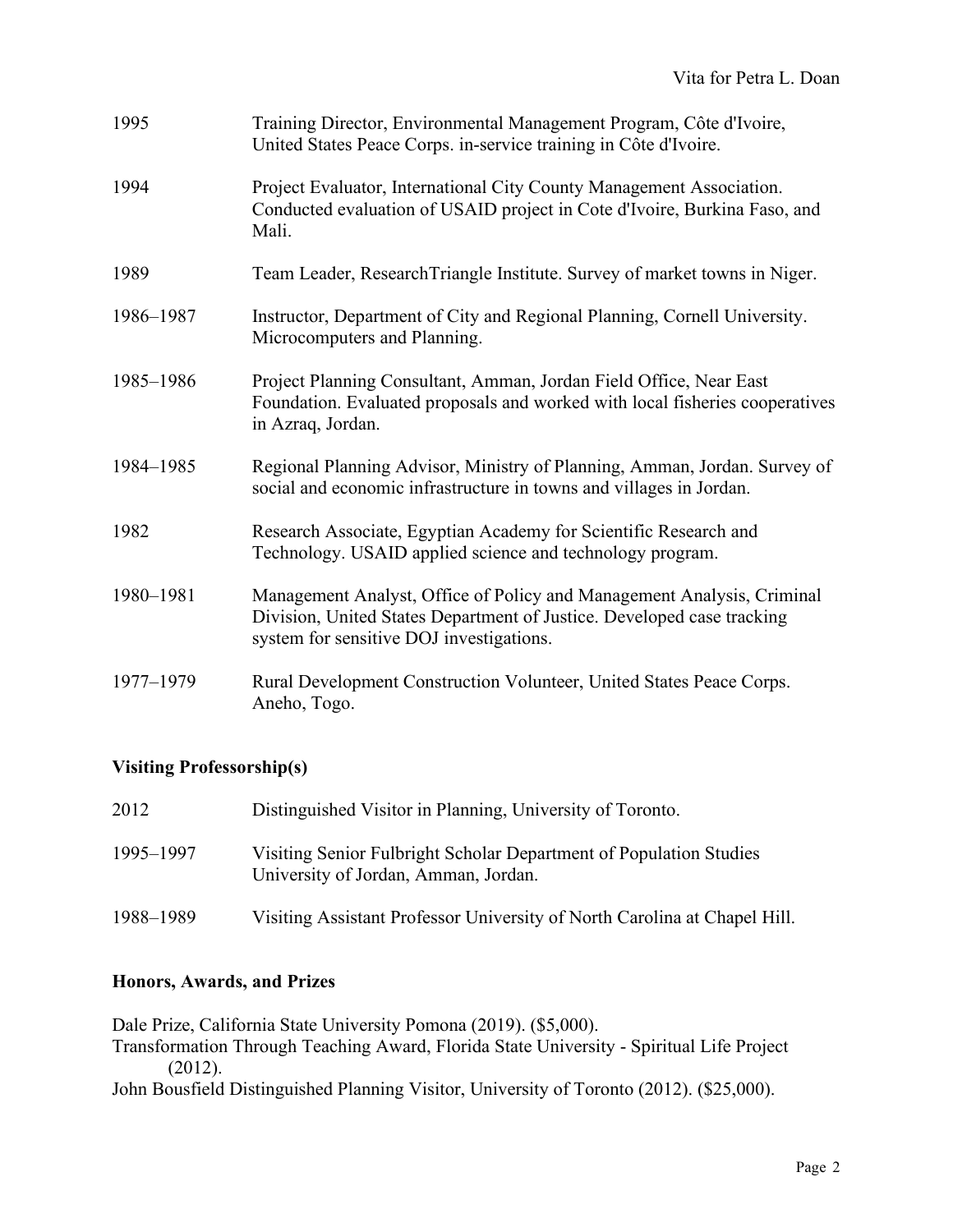LGBT Educator of the Year, The Family Tree, LGBT Community Center (2010). Senior Fulbright Scholar - Middle East Region 1995-1997, Center for the International Exchange of Scholars (1995). (\$47,500).

### **Fellowship(s)**

Sage Graduate Fellowship, Cornell University Graduate School (1981–1985). Mary Campbell Fellowship (1981–1982).

### **Current Membership in Professional Organizations**

American Planning Association Association of American Geographers Association of Collegiate Schools of Planning

### **Teaching**

### **Courses Taught**

Doctoral Research Colloquium (URP6938) Growth and Development of Cities (URP5847) Introduction to Development Planning (URP5610) Special Topics - Gender and the City (URP5939) Project Planning in Developing Countries (URP5616) Special Topics: Queer Theory and the Urban Community (URP5749) Seminar in Urban Theory (URP6846) DIS: Decentralization in Developing Countries (URP 5905) Special Topics - Gender and the City (URP5939) Professional Topics in Urban and Regional Planning (URP5930) Infrastructure and Housing in Less Developed Countries (URP5615) Gender and the City (URP593C) DIS: Tourism and Development (URP 5905) World Cities: Quality of Life (URS1006) Strategies for Urban and Regional Development in Less-Developed Countries (URP5611) Regional Theory (URP 6847)

### **New Course Development**

Special Topics: Queer Theory and the Urban Community (2019) Seminar in Urban Theory (2014) Introduction to Planning in Developing Areas - Redesign (2011) Seminar in Advanced International Development (2009)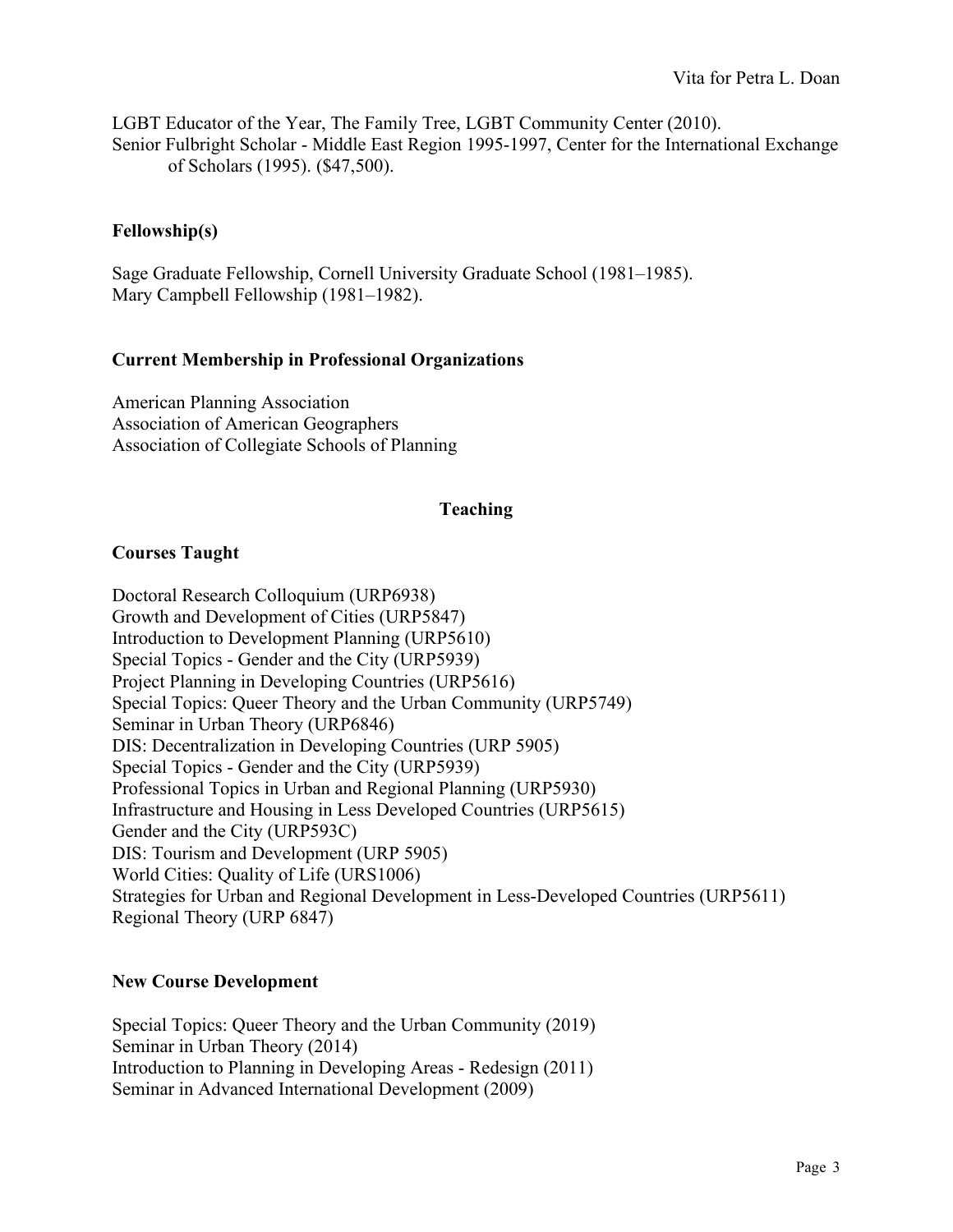World Cities - Hybrid Version (2005) Gender and the City (2003)

### **Doctoral Committee Chair**

| Akinyemi, S. A., graduate. (2020). Understanding Factors That Increase Citizens' Participation |
|------------------------------------------------------------------------------------------------|
| in Community Development Projects in Lagos, Nigeria.                                           |
| Lozano Torres, Y., graduate. (2019). The Quest for Gender-Responsive Planning: A               |
| Comprehensive Study of Colombian Municipalities.                                               |
| Murray, K. M., graduate. (2018). Understanding the Impacts of Cruise Ship Tourism on           |
| Marginalized Populations: The Case of Jamaica.                                                 |
| Wei, Q., graduate. (2014). Creativity-Based Empowerment and Development: A Multiple Case       |
| Study to Investigate Alternative Development Strategies in Small Towns.                        |
| Abubakar, I., graduate. (2012). Households' Coping Strategies with Unsatisfactory Urban        |
| Services in A Planned City of Developing Countries: A Case of Abuja, Nigeria.                  |
| Harris, J. C., graduate. (2012). Informality and Agglomeration Economies in Africa.            |
| Oduro, C. Y., graduate. (2010). Effects of Rapid Urbanization on Livelihoods in the Peri-Urban |
| Areas of Accra, Ghana.                                                                         |
| Pierce, B., graduate. (2008). Female Genital Cutting in Burkina Faso: The Theory of Reasoned   |
| Action as a Tool to Predict Intention.                                                         |
| Ali, A. K., graduate. (2002). Measuring Decentralization: Local Power Over Decision-making     |
| for Comprehensive Planning in Florida.                                                         |
| Al-Mbaid, M., graduate. (2000). Planning Under Uncertainty: The Case of Health NGOs in         |
| Palestine.                                                                                     |
| Krappen-Clancy, U., graduate. (1999). The Determinants of Female Labor Force Participation     |
| in the Philippines.                                                                            |
| Pena, S., graduate. (1999). Informal Markets Organization: Street Vendors in Mexico City.      |
| Chun, K. K., graduate. (1993). Non-unique equilibrium in the Central Place System and          |
| Structure of City Size Distributions.                                                          |
| Keban, Y., graduate. (1993). A Study of Migration Intentions: The Case of Migrants in Three    |
| Cities in Indonesia.                                                                           |
| Atalay, O., doctoral student.                                                                  |
| Lieber, A., doctoral student.                                                                  |
| Satati, R., doctoral student.                                                                  |

## **Doctoral Committee Member**

- Cook, H. B., graduate. (2017). *Collaborating to Break Free of the Forest Management Rigidity Trap: Listening and Leading in the Development of the 2012 forest Service Planning Rule*.
- Lee, J. H., graduate. (2017). *Elderly Poverty Cluster, Urban Diversity, and the Expectation to Age in Place of Older People: The Case of Atlanta, Georgia*.
- Cuadra Cardona, J. V., graduate. (2016). *High Risk Informal Settlements and Participatory Planning*.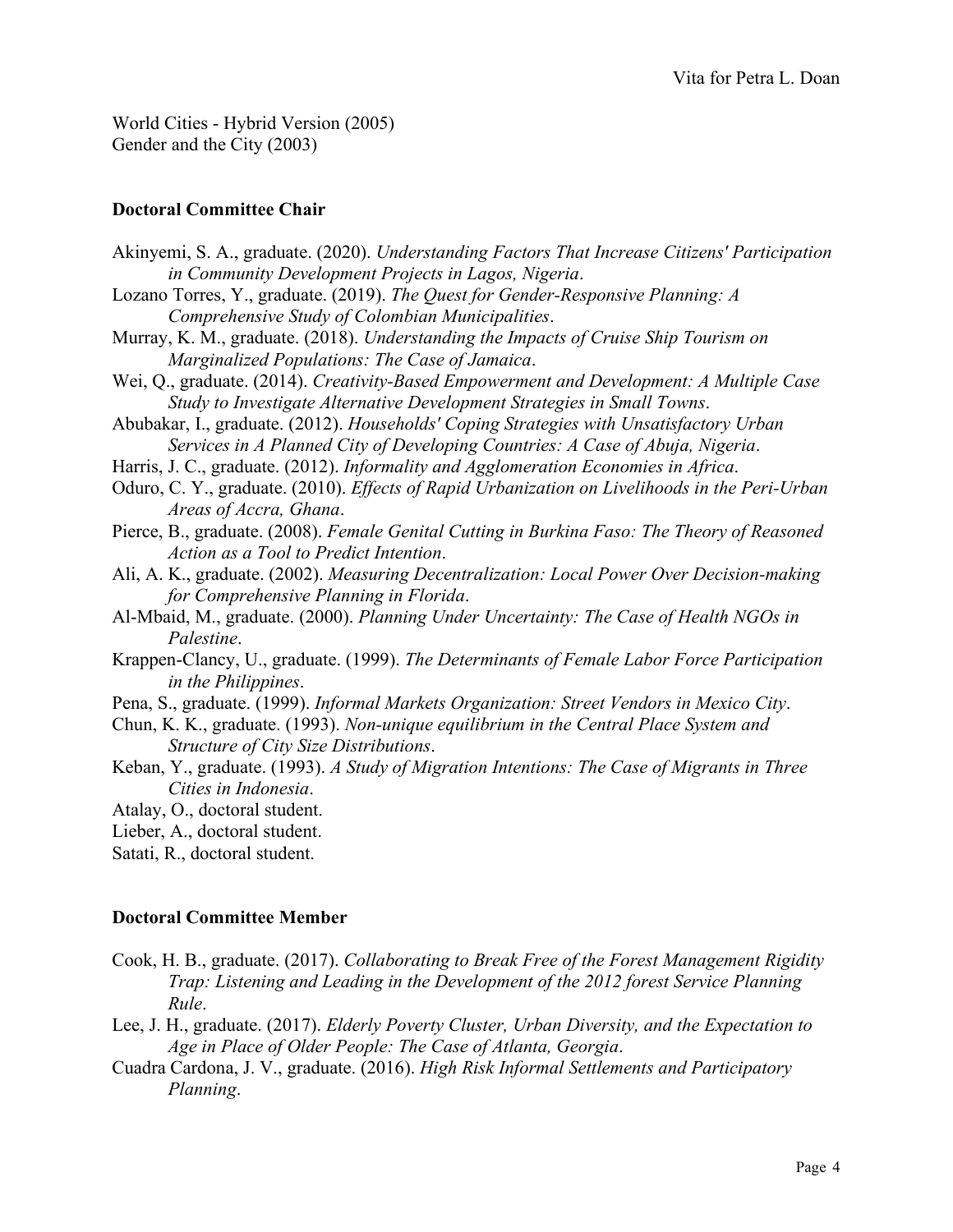- Turner De Vera, Lisa Kaye, graduate. (2013). *Urban Land Reform and Human Freedom: The Potential of the Land Administration Program in Panama*.
- Ofori, B. O., graduate. (2012). *Institutional Informalism in City Life and the Public Sector: Its Implications for Planning, Policy and Local Governance and Urban Residents' Access to Public Services in Accra*.
- Wajahat, F., graduate. (2012). *Tenure Security, Home Improvement and Access to Basic Services: Does Property Titling Matter? Evidence from Informal Settlements in Lahore*.
- Mohamadi, A., graduate. (2010). *Muslim Women's Experience in Urban Public Spaces in a Multicultural American Context*.
- Jang M., graduate. (2008). *Social Capital and Philanthropic Contributions to Community Development Organizations: A Case of Florida's Neighborhood Assistance Program*.

Susilastuti D., graduate. (2003). *Women's Education, Work and Autonomy: An Egyptian Case*.

Anthony J., graduate. (2000).

Addae-Mensa J., graduate. (1998).

Cudjoe J.Y., graduate. (1997).

Kim H., graduate. (1993).

Nourian F., graduate. (1993).

Warren C.H., graduate. (1993).

#### **Doctoral Committee University Representative**

- Betts-Green, C. D., graduate. (2019). *"We Could Do Better": The Presence, Absence, and Librarian Perceptions Of Lesbian, Gay, Bisexual, Transgender, and Queer Resources in Small and Rural Public Libraries in Alabama*.
- Muchira, J. M., graduate. (2019). *Multi-Stakeholder Perspectives on Students' Entrepreneurial Achievements: A Case Study Analysis of Secondary School Entrepreneurship Education in Kenya*.
- Spice, S. L., graduate. (2017). *Disaster Shelter Planning: Using a Social Domain Heuristic to Examine Organizational Behaviors of Policy Implementation During the 2004 Hurricane Season in Florida*.
- Arias, K., graduate. (2016). *Exploring the Emergence and Dynamics of Meanings in a Public Network at Local Level in Chile*.
- Boyett, C. T., graduate. (2014). *Parameters of Power: The Quandary of Yemen Between the World Wars*.
- Sumerau, J. E., graduate. (2012). *Gendered, Sexual, and Religious Transformations in an LGBT Chrisitan Organization*.
- Di Cesare, E. M., graduate. (2010). *Surveillance, Interactivity, and Reality TV: Creating a Society of Compliance*.
- Ritt, T. W., graduate. (2010). *Reconquista and convivencia : post-conquest Valencia during the reign of Jaime I, El Conquistador : interaction between christians and muslims (1238- 1276)*.
- Lu, W. J., graduate. (2008). *Exploring Instrumental and Expressive Dimensions: Adapted Origin of Nonprofit and Voluntary Organizations*.
- Chapman, T. E., graduate. (2007). *Constructing the Moral Landscape Through Antidiscrimination Law: Discourse, Debate, and Dialogue of Sexual Citizenship in Three*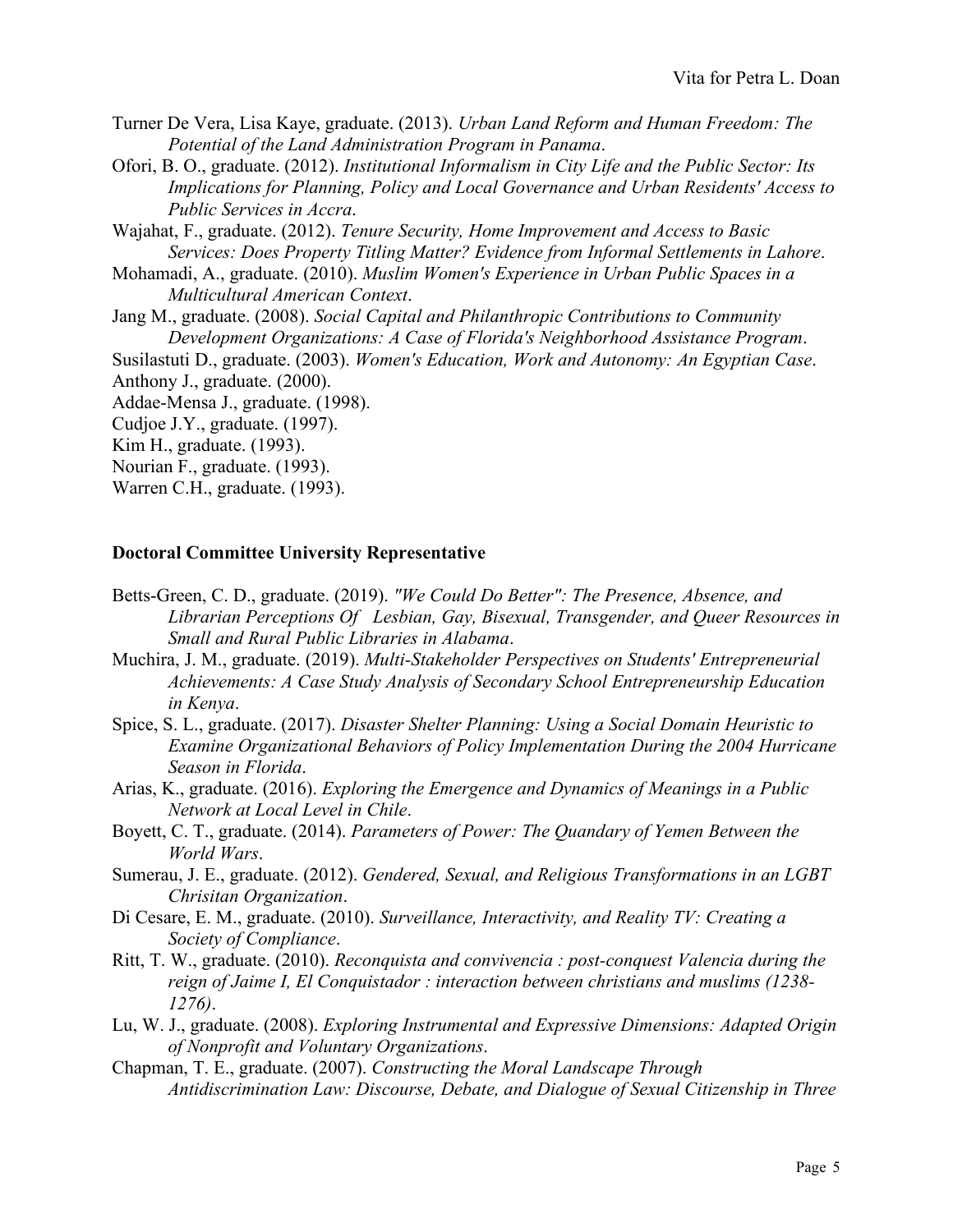*Florida Communities*.

Walter, N. A., graduate. (2005). *The American Space of Hunger: Geographic, Political and Economic Change and the Ability to Eat in the United States in the Late 1990S*.

Satran, J., graduate. (2002). Cofield, R. S., doctoral candidate. Wally, A., doctoral candidate. Lai, F., doctoral student. Pitts, B., doctoral student. Wiest, A., doctoral student.

### **Master's Committee Chair**

- Brown, A., graduate. (2019). *Fall Studio 2019*. [Masters International Program with US Peace Corps<sup>1</sup>
- Williams, E., graduate. (2018). *Fall Studio 2018*. [Masters International Program with US Peace Corps]
- Baker, A., graduate. (2018). *The Unique Situation of Planning in Albania – A Reflection on Planning Methods and Challenges in the Land of Eagles*. [Masters International in Peace Corps]
- Slautterback, L., graduate. (2018). *Promoting Fuel efficient Cook Stoves in Nicaragua*. [Masters International Program with US Peace Corps]
- Hubbard, D., graduate. (2018).
- Osher, D., graduate. (2018).
- Bayona Diaz S, graduate. (2017). *The Rise of Mixed Use Public Enclaves (MUPES) in Metro Manilla: Historical Timeline and Current Socio-economic Planning Impacts*.
- Salazar, D., graduate. (2016). *Housing in the Greater Metropolitan Area of Costa Rica: An Analysis of the Effectiveness of Housing Policy on Reducing Informal Settlements*.
- Lampi, C., graduate. (2016). *How to promote gender empowerment and economic development in conflict affected areas*. [Masters International Program with US Peace Corps]
- Rosado, F., graduate. (2016). *Pour Les Femmes: An Exploration of Gender-Based Initiatives in Burkina Faso*. [Masters International Program with US Peace Corps]
- Crozier, J., graduate. (2015). *Planning Implications Of An Applied Emergency Management Studio In San Mateo, San Pedro, Belize*.
- Segura, Y., graduate. (2015). *Autonomous Vehicles Studio*.
- Tapsoba, N., graduate. (2015). *Participatory Budgeting to End Segregation and Enhance Economic Development in Areas with Ethnic Conflict: The Case of the Democratic Republic of the Congo*.
- Richardson, H., graduate. (2015). *Pasco County Economic Development Alternatives*. [Masters International Program with US Peace Corps]
- Teeple, M., graduate. (2015). *Florida State University Campus Master Plan Studio*.
- Castillo, V., graduate. (2014). *The Impact of Village Savings and Loans Associations (VLSAs) on women's empowerment: The case of Peace Corps facilitated VSLAs in Togo West Africa*. [Masters International Program with US Peace Corps]
- Christopher, S., graduate. (2014). *Challenges in Planning for the Civil Society Sector in the Republic of Macedonia*. [Masters International Program with US Peace Corps]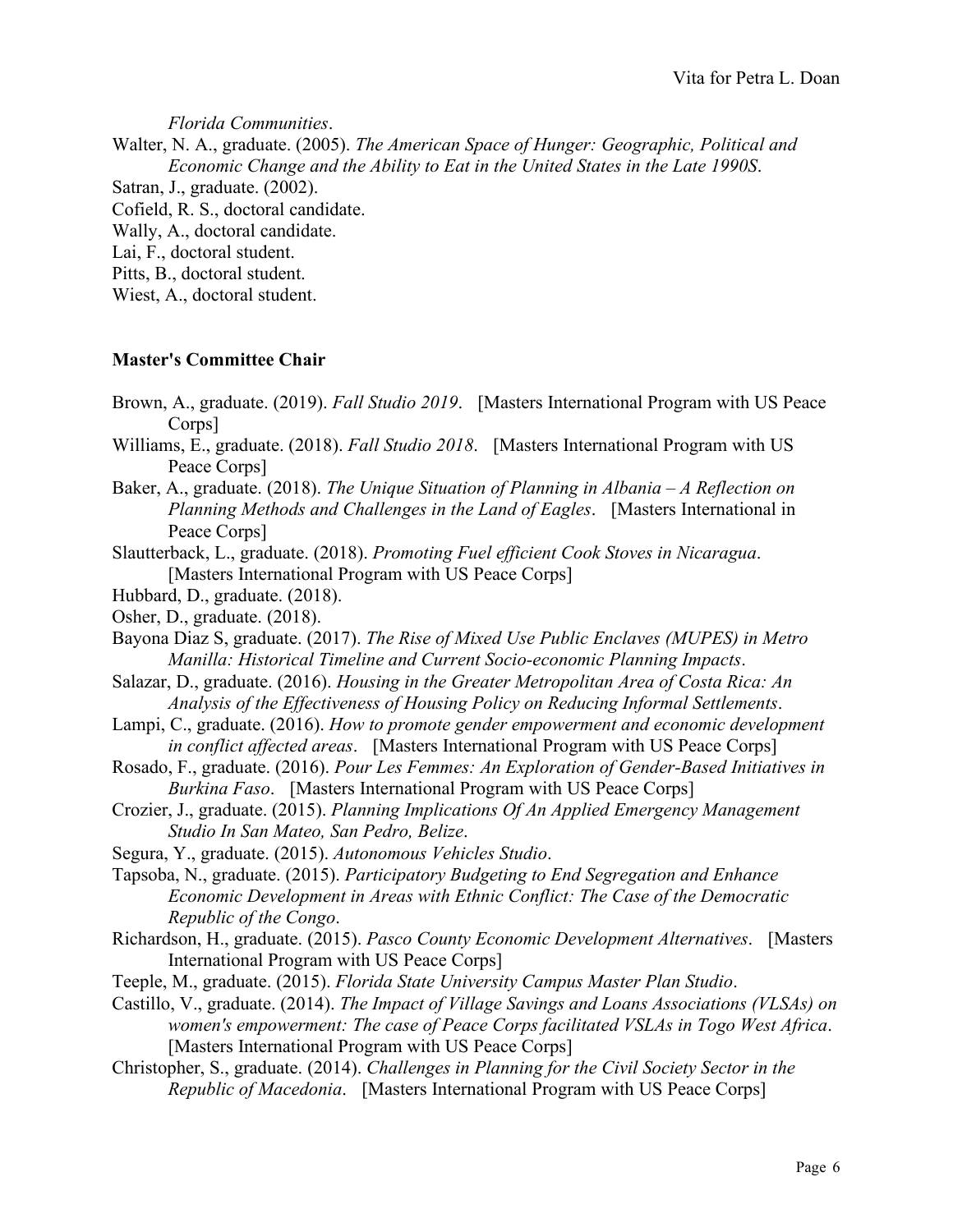- Fetchick, R., graduate. (2014). *Integrating Premium Transit Alternatives at FSU into the Multimodal Transportation Districvt*. [Masters International Program with US Peace Corps] Danley, D., graduate. (2014). *Emergency Management in Haiti*.
- Howell-Burke, K., graduate. (2014). *Adaptive Approaches to Achieve Women's Empowerment in Muslim-Majority Countries: The Case of Morocco*. [Masters International Program with US Peace Corps]
- Desantis, M., graduate. (2013). *The Cooperative Model as a Tool for Foreign Development: COOPBOYA in the Dominican Republic*. [Masters International Program with US Peace Corps]
- Casa-Valencia, A., graduate. (2013). *Preliminary Community Food Assessment*.
- Daniel, K. W., graduate. (2013). [Masters International Program with US Peace Corps]
- Roam A., graduate. (2013). *More Than a Desire To Do Good: Lessons from a Micro-Enterprise Project in Tanzania about Making Voluntourism Work*.
- George, H., graduate. (2012). *Seeds of Hope: Boca Lacaja, Panama Studio Project*.
- Suner, N. C., graduate. (2012). *North Monroe Street Corridor Studio*.
- Angelbello, A., graduate. (2012). *Sustainability and Vernacular Architecture in Squatter Settlements in Kampala, Uganda*.
- Carter, T., graduate. (2012). *South Monroe/Adams Corridor: Crafting a Sense of Place*. [Masters International Program with US Peace Corps]
- Gonzalez, T., graduate. (2011). *Panama Studio*.
- Musgrave, N., graduate. (2011). *Tennessee Street: Visioning Studio*.
- Thomas, J., graduate. (2011). *Planning Short-term Development Projects in the Context of Church and Faith-Based Organizations*.
- Wood, G., graduate. (2011). *More Than a Desire To Do Good: Lessons from a Micro-Enterprise Project in Tanzania about Making Voluntourism Work*.
- Cruz, A. A., graduate. (2011). *North Monroe Street Corridor Studio*.
- Scott, K. L., graduate. (2010). *Seeds of Hope Studio Project, Panama*.
- As-Salek, S. A. A., graduate. (2010). *Gaines Street Revitalization Studio Project*.
- Ramos, L. H., graduate. (2009). *Gaines Street Corridor Studio*.
- Rosenberg-Ecker, K., graduate. (2009). *Seeds of Hope: Panama Studio*.
- Mukhopadhyay, C., graduate. (2009). *Regional Distribution Pattern of Public-Private Partnership (PPP) Model-Delivered Infrastructure Projects in India*.
- Anderson, M., graduate. (2009). *Seeds of Hope Studio Project, Panama*.
- Carby, M., graduate. (2009). *Seeds of Hope Studio Project, Panama*.
- Clenny S., graduate. (2009). *Remittances and Community Development: A Case Study of Pachalum, Guatemala*. [Masters International Program with US Peace Corps]
- Kozielski, E. A., graduate. (2009). *Seeds of Hope Studio Project, Panama*.
- Simon, S., graduate. (2009). *An Analysis of the Role of Security in Planning for Haitian Tourism*.
- Clayton, J., graduate. (2008). *Public School Facilities Element of Midway Studio*.
- Nunez, E., graduate. (2008). *Assessment of Realignment Scenarios for Via Cinquentario Studio, Panama*.
- Pryzbylowicz, S., graduate. (2008). *East Biloxi Community Benefits Agreement Studio*.
- Robertson, J., graduate. (2008). *Greater Sylvania Heights Front Porch Revitalization Plan Studio*.
- Benedict, D., graduate. (2007). *Workforce Housing at FSU Studio*.
- de Vera L.K., graduate. (2007). *Strategies of Equity Achievement Through Land Reform: A*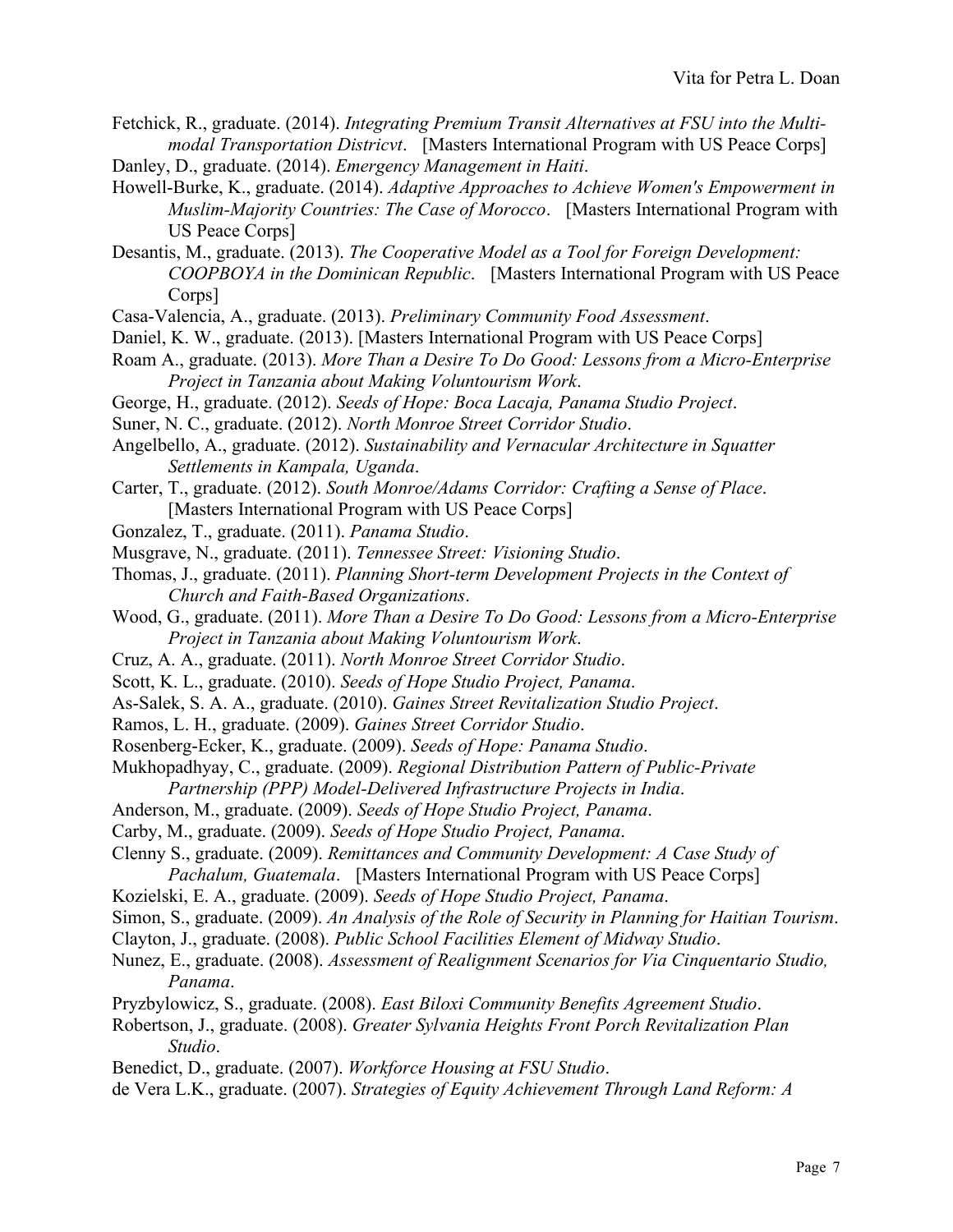*Comparison of Experiences in Zimbabwe and South Africa*.

- Garret, G., graduate. (2007). *City of Midway-Transportation Concurrency Management System and Impact Fee Studio*.
- Heath C., graduate. (2007). *Planning the New New College of Florida: A Paper Researching the Collaborative Planning and Visioning Process for the Campus Master Plan*.
- Omisca, N., graduate. (2007). *Workforce Housing at FSU Studio*.
- Haigh, L., graduate. (2006). *City of Midway Comprehensive Plan Update Studio*. [Masters International Program with US Peace Corps]
- Jones, L., graduate. (2006). *Retaining and Expanding Businesses on Tallahassee's Southside Studio*.
- Meyi, E., graduate. (2006). *Infrastructure Assessment and Improvement Plan for Saint Herman's Blue Hole National Park, Belize Studio*.
- Sheern, D., graduate. (2006). *City of Midway Comprehensive Plan Update Studio*. [Masters International Program with US Peace Corps]
- Trone E.S., graduate. (2006). *Retaining and Expanding Businesses on Tallahassee's Southside Studio*. [Masters International Program with US Peace Corps]
- Wage, D., graduate. (2006). *City of Midway, FL Comprehensive Plan Update Studio*. [Masters International Program with US Peace Corps]
- Corriveau, R., graduate. (2005). *Infrastructure Assessment and Improvement Plan for Saint Herman's Blue Hole National Park, Belize Studio*.
- Lallemand, C., graduate. (2005). *Corruption and Development: A Cross-Sectional Analysis*.
- Phelps, A., graduate. (2005). *An Analysis of Informal Settlement Upgrading and Urban Passenger Transport in Latin America*. [Masters International Program with US Peace Corps]
- Voisin, A., graduate. (2005). *Infrastructure Assessment and Improvement Plan for Saint Herman's Blue Hole National Park, Belize Studio*.
- Hirtle, A., graduate. (2004). *What is the Most Appropriate Institutional Structure for Tourism in Cape Verde?* [Masters International Program with US Peace Corps]
- Harris, J. C., graduate. (2003). *University of Belize Campus Ecology Plan Studio*.
- Karas, P., graduate. (2003). *University of Belize Campus Ecology Plan Studio*.
- Sokoloff, T., graduate. (2003). *Franklin County, FL, Comprehensive Plan Studio*.
- Martinez, G., graduate. (2002). *Tallahassee Neighborhood Planning Studio*.
- Wilkerson, J., graduate. (2002). *University of Belize Campus Ecology Plan Studio*.
- Anger, M. C., graduate. (1998). *The Relationship Between Municipal Governments and Nongovernmental Organizations in the Delivery of Services in Developing Countries*.
- Alves, S., graduate. (1997). *Regional Inequalities in Bolivia: An Analysis of Uneven Regional Development Based on Poverty Indicators*.
- Chandonia, J. P., graduate. (1997). *Research and Development Plan for San Antonio Rio Hondo, Belize Studio*. [Masters International Program with US Peace Corps]
- Burgess, D., graduate. (1995). *City Size, Public Expenditures, and Urban Quality of Life: An Analysis of Current Theory and Implications for Practice*.
- Simmons, C., graduate. (1995). *Forest Management Practices in the Bayano Region of Panama: Cultural Variations*.
- Byrne, A. N., graduate. (1994). *An Assessment of Economic Development Conditions in Rural North Florida Studio*.
- Cudjoe, J., graduate. (1994). *Understanding Deforestation: An Assessment of Current Data*.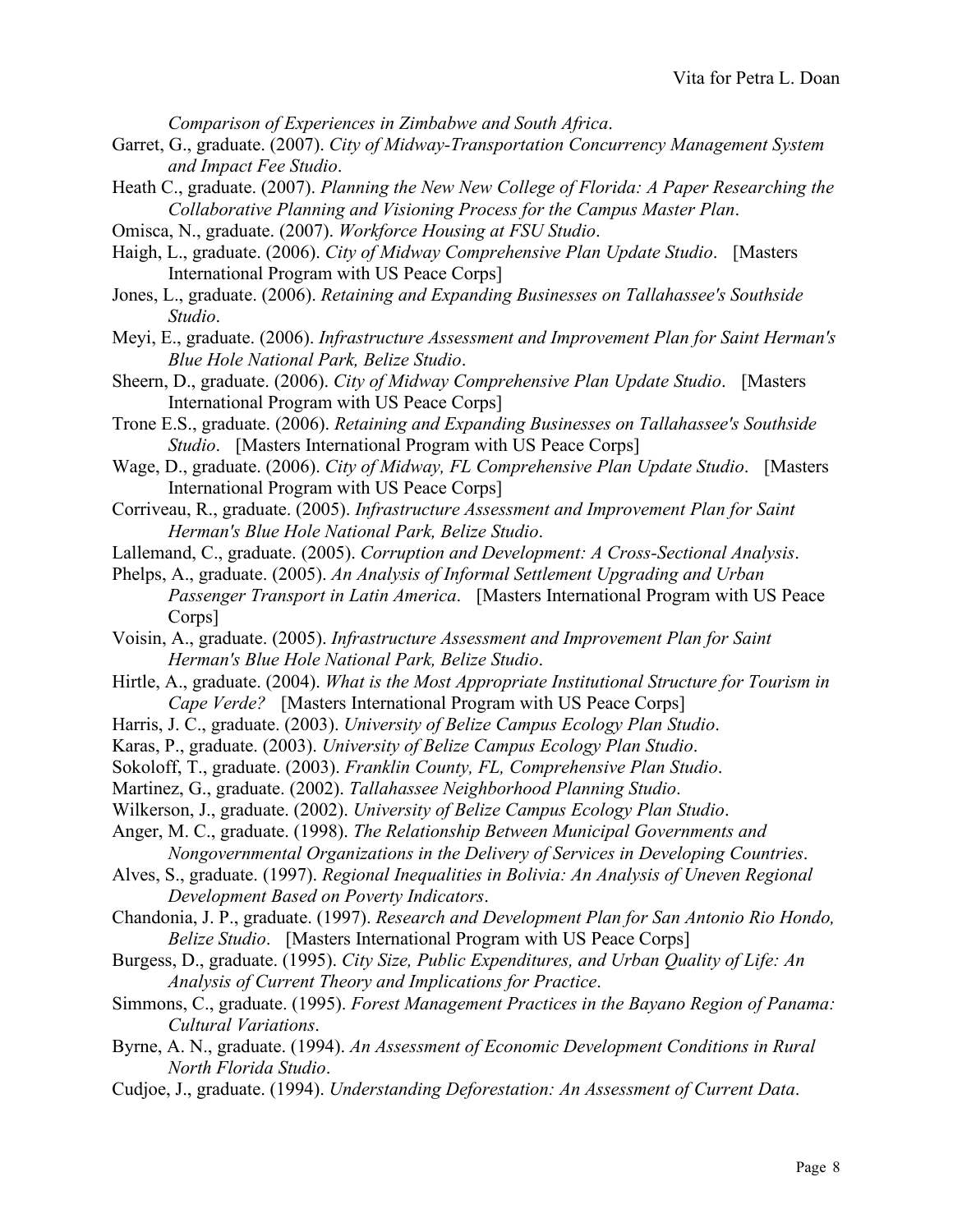- Hattaway, D., graduate. (1994). *Monkey River Village Tourism Plan Belize Studio*. [Masters International Program with US Peace Corps]
- Lobo, J., graduate. (1994). *The Division of Risk Management: Does it Fulfill the Risk Management Needs of the State of Florida's Departments*. [Masters International Program with US Peace Corps]
- Papa J., graduate. (1994). *Monkey River Village Tourism Plan Belize Studio*.
- Parker, D., graduate. (1994). *Monkey River Village Tourism Plan Belize Studio*. [Masters International Program with US Peace Corps]
- Poole E., graduate. (1994). *Monkey River Village Tourism Plan Belize Studio*. [Masters International Program with US Peace Corps]
- Smith, D., graduate. (1994). *Monkey River Village Tourism Plan Belize Studio*.
- Brown, B., graduate. (1993). *An Assessment of Economic Development Conditions in Rural North Florida Studio*.
- Dang, H., graduate. (1993). *An Assessment of Economic Development Conditions in Rural North Florida Studio*.
- Hughes, A., graduate. (1992). *An Assessment of Economic Development Conditions in Rural North Florida Studio*. [Masters International Program with US Peace Corps]
- Maher, R., graduate. (1992). *An Assessment of Economic Development Conditions in Rural North Florida Studio*.
- Quigley, D., graduate. (1992). *An Assessment of Economic Development Conditions in Rural North Florida Studio*. [Masters International Program with US Peace Corps]
- Stewart, R., graduate. (1991). *Citizen Participation in St. Petersburg, FL: A Case Study*.

Landregan, M., graduate. (1991). *Land Development Regulations Studio*.

Coulter, J., student. [Masters International Program with US Peace Corps in Peru] Guy, H., student. [Master International student with US Peace Corps in Moldova] Justilien, R., student. [Masters International Program with US Peace Corps in Uganda] Spink, C., student.

### **Master's Committee Member**

Briere, O., graduate. (2017). Kamps, C., graduate. (2017). Khalil, H., graduate. (2017). Kidd, D., graduate. (2017). Dick, L., graduate. (2016). Issa, L., graduate. (2016). Ruiz, Y., graduate. (2016). Thindwa, S., graduate. (2016). Green, A., graduate. (2016). Sattati, R., graduate. (2014). Alvarez, P., graduate. (2014). Dharmakirthi, D., graduate. (2014). Krantz, D., graduate. (2014). Pelfrey, J., graduate. (2014). Coyle, J., graduate. (2013).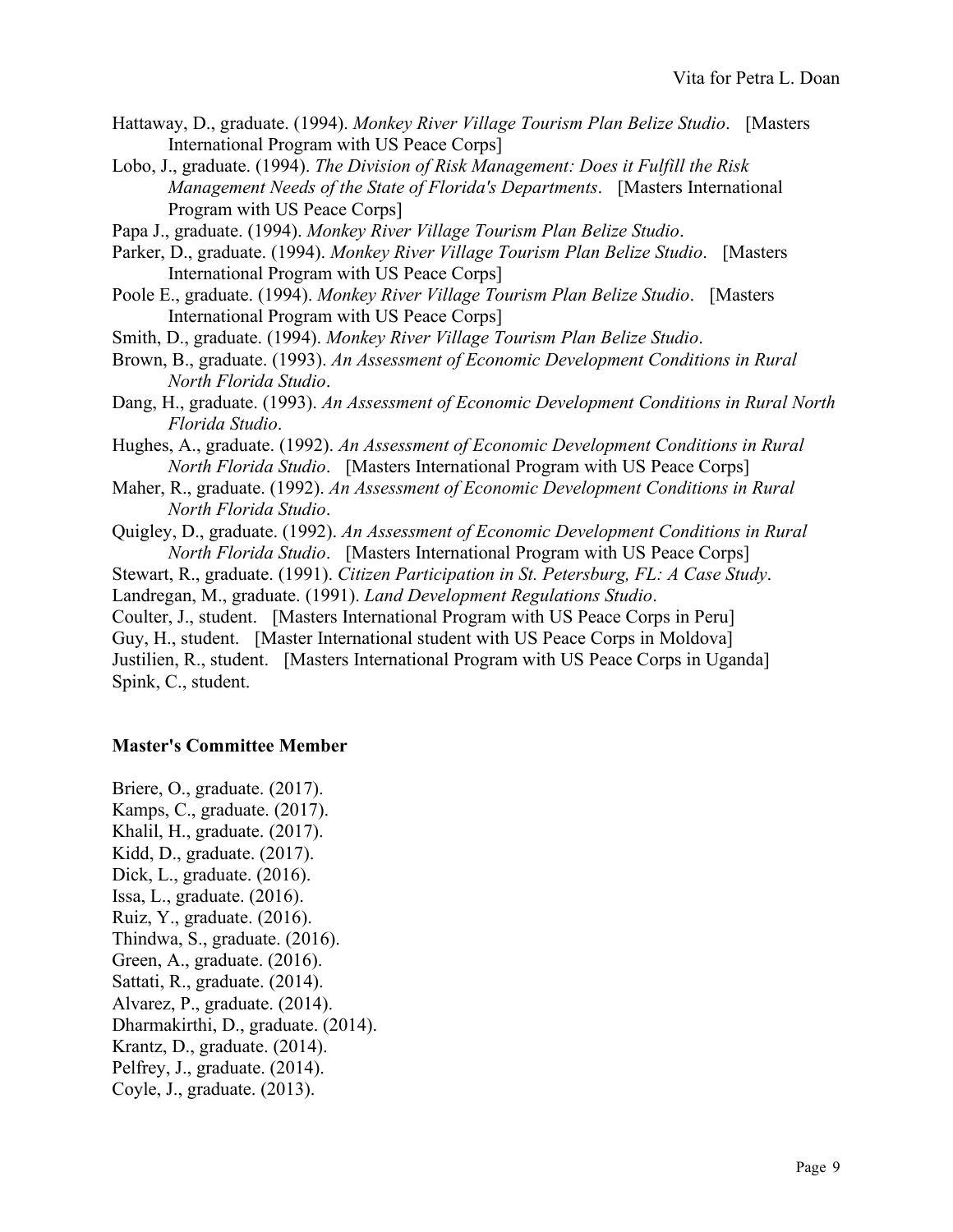Finnegan, R., graduate. (2013). Kutorkyna, N., graduate. (2013). Wade, S., graduate. (2013). Kerloc'H, K. S., graduate. (2012). Aleman, R., graduate. (2012). Busby, H., graduate. (2012). Craig, J., graduate. (2012). Rocha, M., graduate. (2012). Brosig, D., graduate. (2011). Bondarenko, A., graduate. (2011). Epps, T., graduate. (2011). Findley, A., graduate. (2011). Pon, L., graduate. (2011). Agyemang, S., graduate. (2010). Forbes, A., graduate. (2010). Hooper, S., graduate. (2010). Murray, S., graduate. (2010). Danielyan, V., graduate. (2009). Farquharson, G., graduate. (2009). Moore, N., graduate. (2009). Diagne, S., graduate. (2008). Hancock, J., graduate. (2008). Maldonado, C., graduate. (2008). Stoyanova, L., graduate. (2008). Hammer, M., graduate. (2007). Rodrigues, J., graduate. (2007). Walz, C., graduate. (2007). Harrison, N., graduate. (2006). Perryman, A., graduate. (2006). Rivera, L., graduate. (2006). Adebisi, R., graduate. (2005). Honda, M., graduate. (2005). Igbinoba, E. J., graduate. (2005). Johns, D., graduate. (2005). Stankiewicz, S., graduate. (2005). Taylor, T., graduate. (2005). Alfonso, G., graduate. (2004). Ashworth, S., graduate. (2004). Beachy, J., graduate. (2004). Burgess, L., graduate. (2004). Conn, A., graduate. (2004). Duhaney, M., graduate. (2004). Hashimoto, Y., graduate. (2004). Hayes, A., graduate. (2004). Hicks, F., graduate. (2004). Hosokawa, D., graduate. (2004).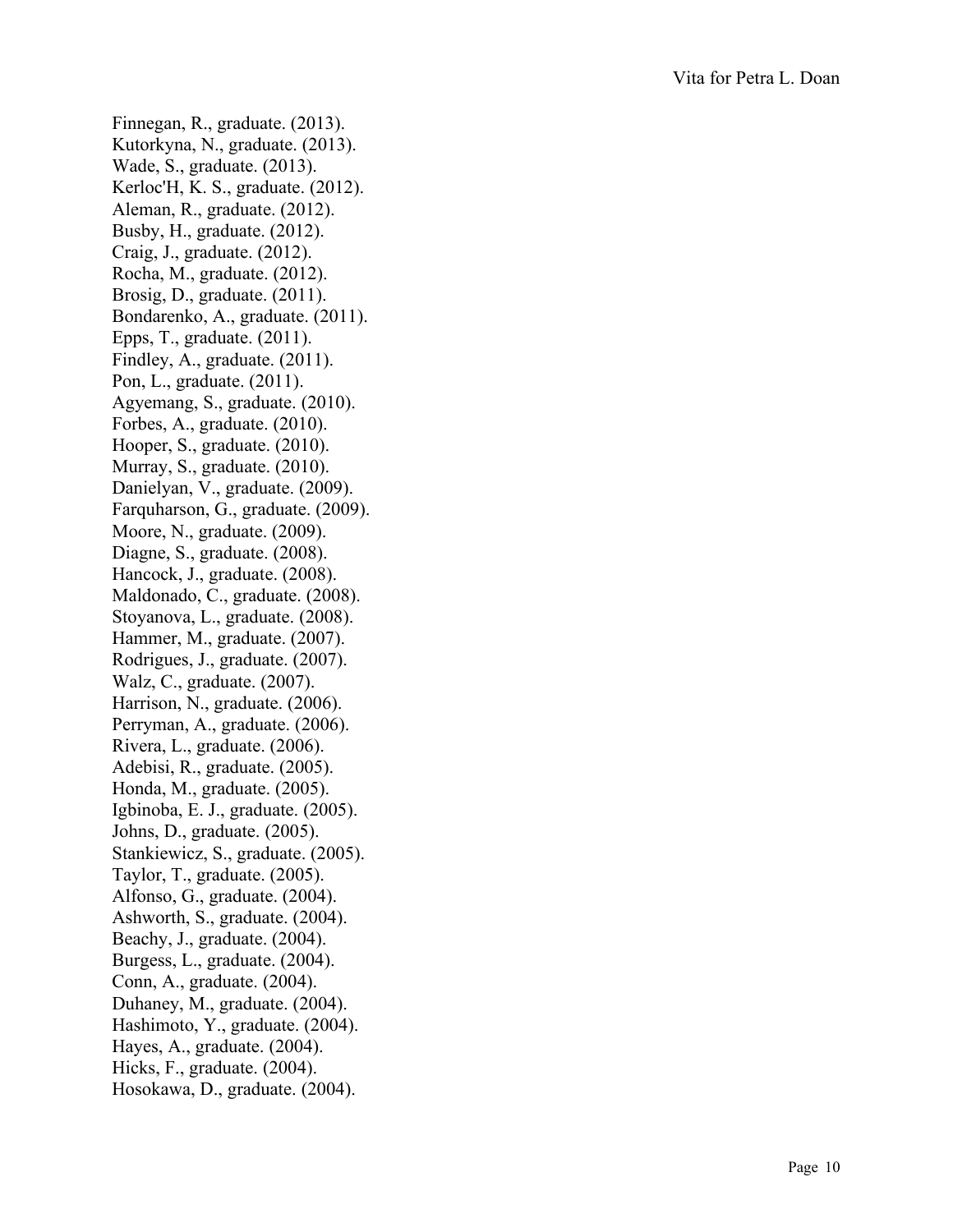Joyner, M., graduate. (2004). Maruyama, Y., graduate. (2004). Michel, R., graduate. (2004). Park, H., graduate. (2004). Rodriquez, M., graduate. (2004). Sauer, C., graduate. (2004). Andujar, A., graduate. (2003). Beals, B., graduate. (2003). Csehill, K., graduate. (2003). McElroy, L., graduate. (2003). Spinella, R., graduate. (2003). Walker, A., graduate. (2003). Beauvais, P., graduate. (2002). Belizaire, B., graduate. (2002). Hernandez, M., graduate. (2002). Johnson, K., graduate. (2002). Malavenda, N., graduate. (2002). Mathena, C., graduate. (2002). Park, Y. W., graduate. (2002). Scoggins, J., graduate. (2002). Selby, J., graduate. (2002). Zhang, Y., graduate. (2002). Blais, D., graduate. (2001). Haugabrook, R., graduate. (2001). Lawrence, H., graduate. (2001). Lopez -Mejia, V., graduate. (2001). Pierce, B., graduate. (2001). Mosrie, R., graduate. (2000). Thomas, K., graduate. (2000). Carmoney, G., graduate. (1999). Hirabaru, M., graduate. (1999). Gallina, M., graduate. (1998). Grey, K., graduate. (1998). Tyms, K., graduate. (1998). Curtis, S., graduate. (1997). Gallagher, C., graduate. (1997). Katoh, M., graduate. (1997). Pena, S., graduate. (1994). Cook, D. J., graduate. (1993). Billingslea, F., graduate. (1993). Wetherington, H., graduate. (1993). Kucera, P., graduate. (1992).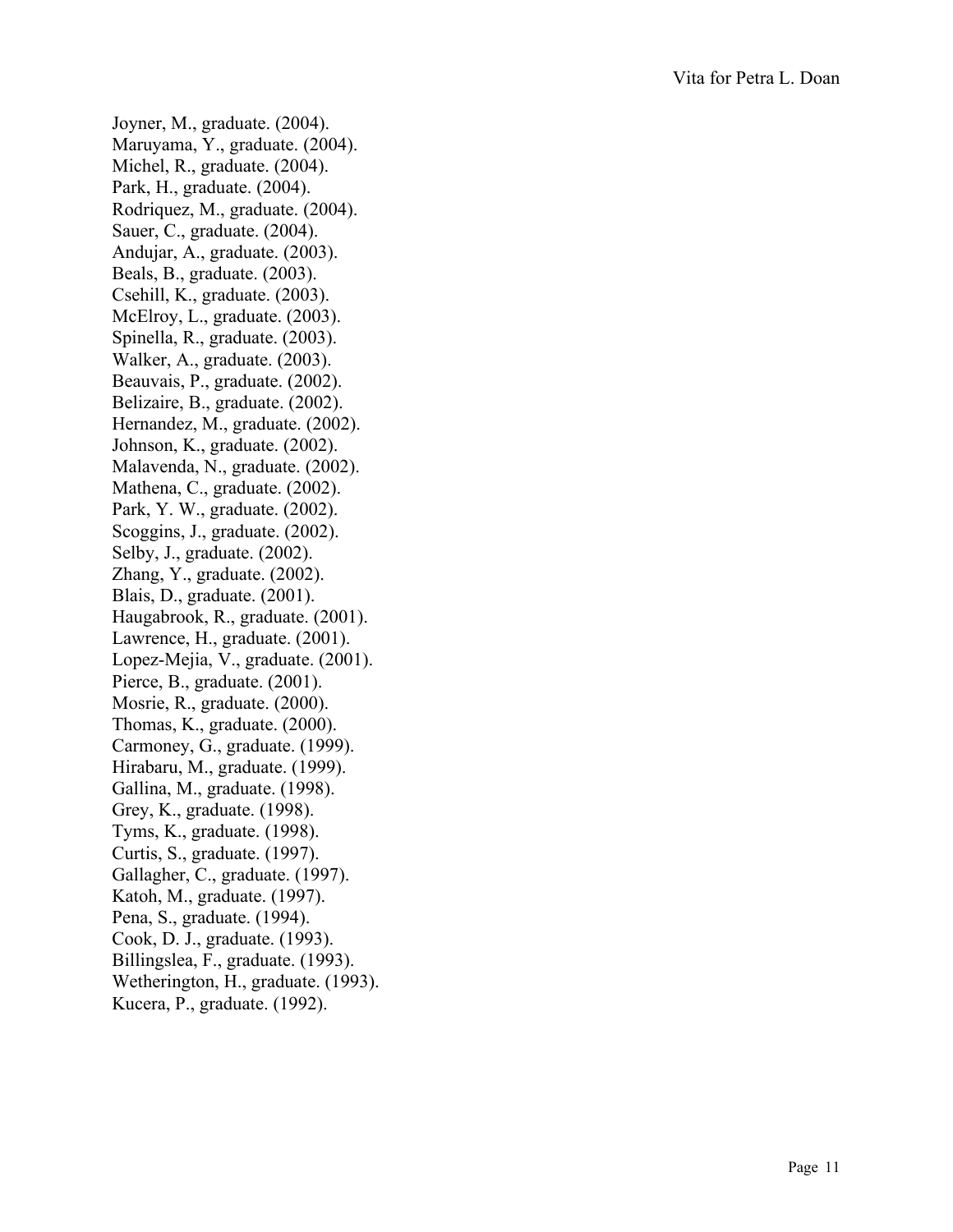### **Bachelor's Committee Member**

Mathers, A., graduate. (2012). Meyer, D., graduate. (2012). Perry, V., graduate. (1997). Hinds, Z., student. *Minority Stress and Distress Tolerance: Exploring Substance Use in the Transgender Population*. [Joined committee in 2019]

### **Research and Original Creative Work**

### **Publications**

### **Invited Journal Articles**

- Atalay, O., & Doan, P. L. (in press). Building LGBT Movement through its Spatiality in Istanbul, Turkey. *Geography Research Forum*, 106-126 pages.
- Doan, P. L. (2019). Cultural archipelagos or planetary systems. *City and Community*, *18*(1), 30- 36. Retrieved from doi.org/10.111/cico.12381
- Doan, P. L. (2016). Is there a Place in the Progressive City for the LGBTQ Community? *Progressive Planning*, *1*, 1-7. Retrieved from [http://www.progressivecity.net/single](http://www.progressivecity.net/single-post/2016/10/05/IS-THERE-A-PLACE-IN-THE-PROGRESSIVE-CITY-FOR-THE-LGBTQ-COMMUNITY)[post/2016/10/05/IS-THERE-A-PLACE-IN-THE-PROGRESSIVE-CITY-FOR-THE-](http://www.progressivecity.net/single-post/2016/10/05/IS-THERE-A-PLACE-IN-THE-PROGRESSIVE-CITY-FOR-THE-LGBTQ-COMMUNITY)[LGBTQ-COMMUNITY](http://www.progressivecity.net/single-post/2016/10/05/IS-THERE-A-PLACE-IN-THE-PROGRESSIVE-CITY-FOR-THE-LGBTQ-COMMUNITY)
- Doan, P. L. (2016). To Count or Not to Count: Queering Measurement and the Transgender Community. *Women's Studies Quarterly*, *44*, 89-110.
- Doan, P. L. (2010). The Tyranny of Gendered Spaces: Living Beyond the Gender Dichotomy. *Gender, Place and Culture*, *17*, 635-654.

### **Refereed Journal Articles**

- Atalay, O., & Doan, P. L. (2019). Making lesbian space at the edge of Europe: Queer spaces in Istanbul. *Journal of Lesbian Studies*. 24 (3): 255-271.
- Doan, P. L., & Lieber, A. (2018). Queering Cultural Competence for Planning and Public Policy. *E-Journal of Public Affairs*.
- Abubakar, I. R., & Doan, P. L. (2017). Building new capital cities in Africa: Lessons for new satellite towns in developing countries. *African Studies*, *76*(4), 546-565.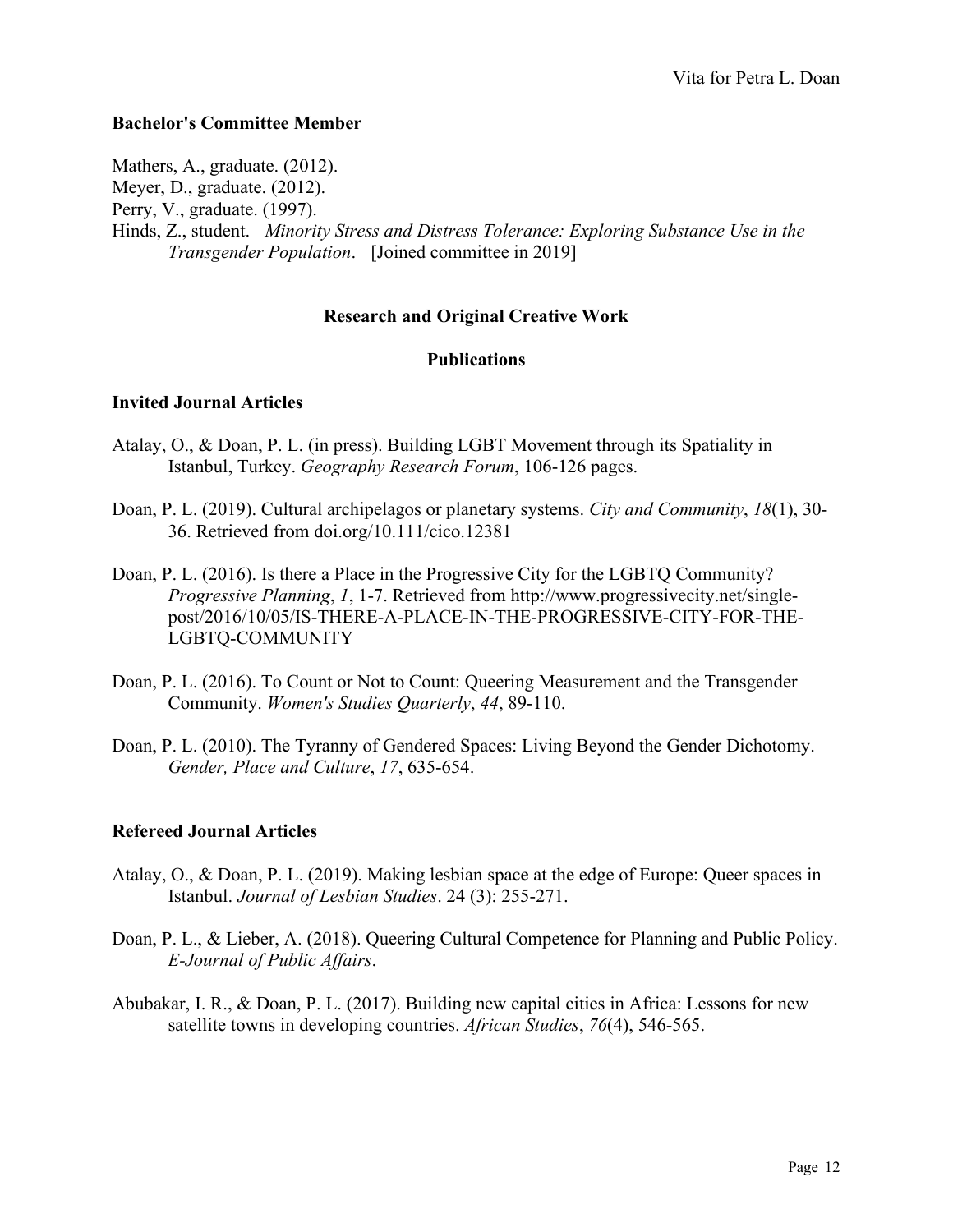- Doan, P. L. (2017). Coming out of darkness and into activism. *Gender, Place, and Culture*, 1-6. doi:https://doi.org/10.1080/0966369x.2017.13
- Harris, J., Doan, P. L., & Wilson, K. (2012). Local Development Planning and the Tourism Sector: Prospects for Reducing Volatility in Tourism Impacts in Kenya. *International Development Planning Review*, *34, 2*, 167-188.
- Doan, P. L., & Oduro, C. Y. (2011). Patterns of Population Growth and Access to Infrastructure in Peri-urban Accra. *International Journal of Urban and Regional Research*, 1-36. doi[:10.1111/j.1468-2427.2011.01075.x](http://dx.doi.org/10.1111/j.1468-2427.2011.01075.x)
- Doan, P. L., & Higgins, H. (2011). The Demise of Queer Space? Resurgent Gentrification and LGBT Neighborhoods. *Journal of Planning Education and Research*, *31*, 6-25.
- Doan, P. L., & Higgins, H. (2009). Cognitive Dimensions of Wayfinding: The Implications of Habitus, Safety, and Gender Dissonance Among Gay and Lesbian Populations. *Environment and Planning A*, *41*, 1745-1762.
- Doan, P. L. (2009). Safety and Urban Environments: Transgendered Experiences of the City. *Women and Environment International*, *78/79*, 22-25.
- Doan, P. L. (2008). Tourism as a Development Strategy: How Industry Uses Forecasting. *Progressive Planning*, *175*, 38-41.
- Doan, P. L. (2007). Queers in the American City: Transgendered Perceptions of Urban Spaces. *Gender, Place, and Culture*, *14*, 57-74.
- Ali, A., & Doan, P. L. (2006). A Survey of Undergraduate Course Syllabi & A Hybrid Course on Global Urban Topics. *Journal of Planning Education and Research*, *26*, 222-236.
- Doan, P. L. (2006). Tourism Planning and Regional Instability: The Consequences of Rapid Expansion of the Tourism Sector in Jordan. *International Development Planning Review*, *28*, 26-46.
- Doan, P. L. (2006). Violence Against Transgendered People. *Progressive Planning*, *167*, 28-30.
- Doan, P. L. (2001). Are the Transgendered the Mine Shaft Canaries of Urban Areas? *Progressive Planning*, *146*, 1-4. Retrieved from [http://www.plannersnetwork.org/publications/2001\\_146/Doan.html](http://www.plannersnetwork.org/publications/2001_146/Doan.html)
- Doan, P. L., & Adas, W. (2001). Dilemmas of Top Down Decentralisation in Jordan: the Case of the Petra Regional Planning Council. *Third World Planning Review*, *23*, 273-288.
- Doan, P. L. (1998). Institutionalizing Household Waste Collection: Lessons from the Municipal Management Development Project, Cote d'Ivoire. *Habitat International*, *22*, 27-39.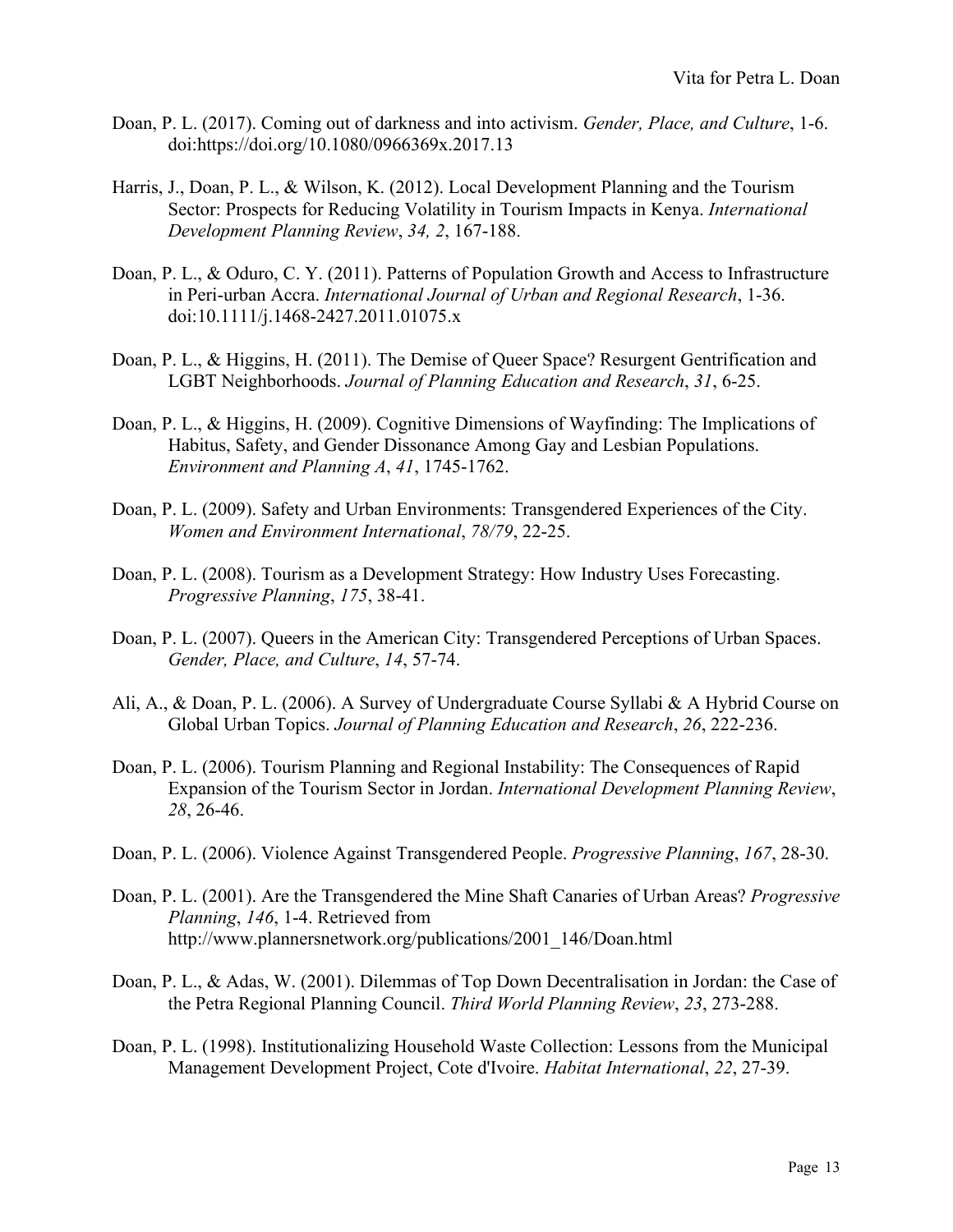- Doan, P. L., & Stiftel, B. (1996). Predicting Performance in Planning School: An Assessment of Credentials with Consideration of Gender, Race, and National Origin. *Environment and Planning B:*, *26*, 299-311.
- Doan, P. L. (1995). Population Density, Urban Centrality, and Agricultural Intensification in Jordan. *Population Research and Policy Review*, *14*, 29-44.
- Doan, P. L. (1995). The Context of Decentralization in African Development Plans: The Influence of Colonial Heritage, Regional Inequality, and Political Instability. *Journal of Developing Societies*, *12*, 123-137.
- Doan, P. L. (1995). Urban Primacy and Spatial Development Policy in African Development Plans. *Third World Planning Review*, *17*, 313-335.
- Snyder, M., & Doan, P. L. (1995). Who Participates in the Evaluation of International Development Aid? *Evaluation Practice*, *16*, 139-150.
- Doan, P. L., & Lewis, B. D. (1993). Growth Linkages and Urban Development in Niger. *Growth and Change*, *24*, 487-508.
- Doan, P. L. (1991). Changing Administrative Boundaries in Jordan: Regional Development Strategy or Distraction. *Tijdschrift voor Economische en Sociale Geografie*, *82*, 177-184.

### **Edited Books**

- Doan, P. L. (Ed.). (2015). *Planning and LGBTQ Communities: the Need for Inclusive Queer Space*. London: Routledge.
- Doan, P. L. (Ed.). (2011). *Queerying Planning: Challenging Heteronormative Assumptions and Reframing Planning Practice*. Farnham: Ashgate.

#### **Invited Book Chapters**

- Doan, P. L., & Hubbard, D. (2019). Queerying Rural Planning. In Mark Scott, & Menelaos Gkartzios (Ed.), *Routledge Companion to Rural Planning*. Routledge.
- Doan, P. L. (2019). To Count or Not to Count: Queering Measurement and the Transgender Community. In Matt Brim, & Amin Ghaziani (Eds.), *Imagining Queer Methods*. NYU Press.
- Akinyemi, A., Doan, P. L., & Slautterback, L. (2018). Housing in Africa. In Katrin Anacker, Andrew T. Carswell, Sarah D. Kirby, Kenneth T. Tremblay. (Ed.), *Introduction to Housing*. University of Georgia Press.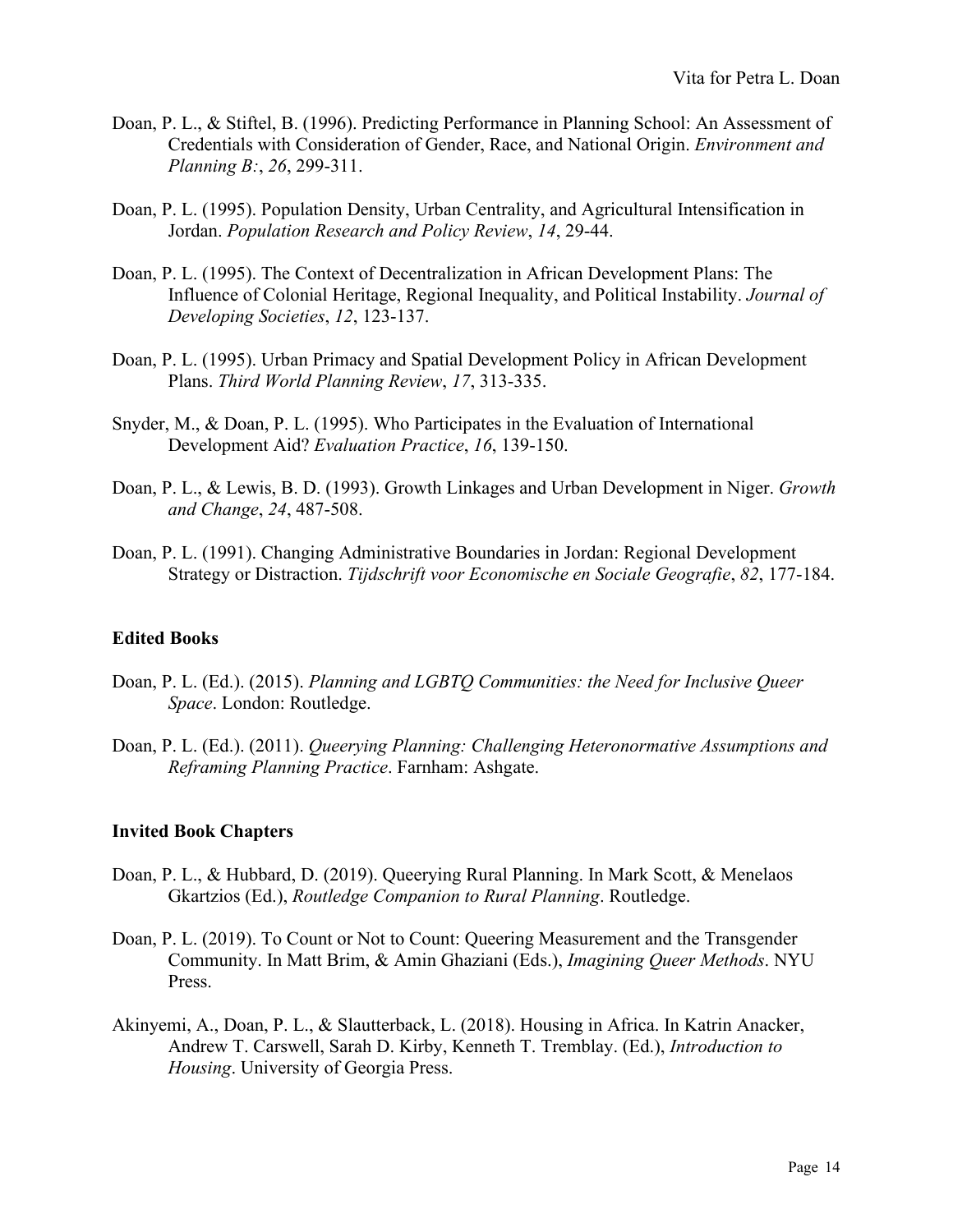- Doan, P. L. (2018). Non-normative Sexualities and Gentrification. In Loretta Lees and Martin Phillips (Ed.), *Handbook of Gentrification*. Edward Elgar.
- Doan, P. L. (2016). You've come a long way baby: Unpacking the metaphor of transgender mobility. In Kath Browne, & Gavin Brown (Eds.), *The Ashgate Research Companion to Geographies of Sex and Sexualities* (pp. 237-246). Farnham: Ashgate.
- Doan, P. L. (2015). Planning for Sexual and Gender Minorities. In Michael Burayidi (Ed.), *Cities & the Politics of Difference:Multiculturalism and Diversity in Urban Planning*. University of Toronto Press.
- Doan, P. L. (2014). Regulating Adult Business to Make Spaces Safe for Heterosexual Families in Atlanta. In Paul Maginn, & Christine Steinmetz (Eds.), *(Sub)Urban Sexscapes Geographies and Regulation of the Sex Industry*. London: Routledge.
- Doan, P. L., & Kamphausen, E. P. (2013). Quakers and Sexuality. In Stephen Angell and B.P,. Dandelion (Ed.), *The Oxford Handbook of Quakerism*. Oxford University Press.

## **Refereed Book Chapters**

- Doan, P. L., & Atalay, O. (in press). After the Life of LGBTQ Spaces: Learning from Atlanta and Istanbul. In Alex Bitterman, & Daniel B. Hess (Eds.), *The Life and Afterlife of Gay Neighborhoods: Resurgence and Renaissance*. Springer International Publishing.
- Cofield, R., & Doan, P. L. (in press). Toilets and the Public Imagination: Planning for Safe and Inclusive Spaces. In Banu Gökarıkse, Michael Hawkins, Christopher Neubert, & Sara Smith (Eds.), *Feminist Geography Unbound: Intimacy, Territory, and Embodied Power*. West Virginia University Press.

## **Invited Encyclopedia Entries**

Doan, P. L. (2010). Gendered Space. In R. Hutchinson (Ed.), *Encyclopedia of Urban Studies* (Vol. 1, p. 298-302). Sage Publications.

## **Refereed Proceedings**

Honey, R., Nichols, S., Abu Kharmeh, S., Khamis, M., & Doan, P. L. (1986). Planning Regions for Regional Planning in Jordan's 1986-1990 Plan. In J. Frazier, B. Epstein, & J. Langowski (Eds.), *Papers and Proceedings of the Applied Geography Conferences* (pp. 1-12). Applied Geography Conferences.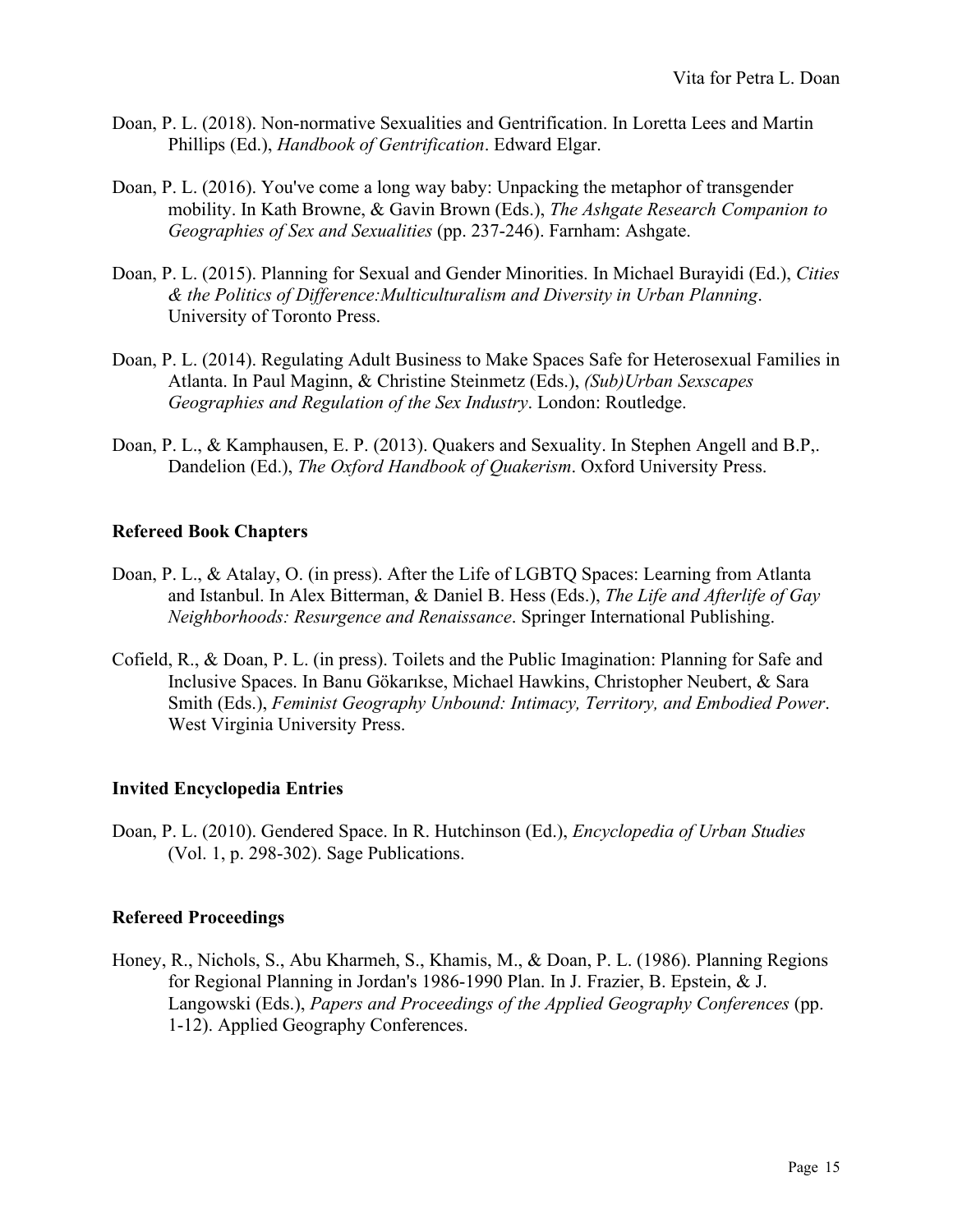### **Invited Reviews**

- Doan, P. L. (2013). Review of Tom Angotti, The New Century of the Metropolis: Urban Enclaves and Orientalism. *Journal of the American Planning Association*.
- Doan, P. L. (2002). Review of Saskia Sassen (ed.) Global Networks: Linked Cities. *Journal of Planning Education and Research*, *22*, 108-109.
- Doan, P. L. (1995). Review of Sharif Elmusa, A Harvest of Technology: The Super Green Revolution in the Jordan Valley. *Bulletin of the Middle East Studies Association*, *29*, 190- 191.

### **Nonrefereed Journal Articles**

- Doan, P. L. (2002). Gender, Integrity, and Spirituality a Personal Journey. *Friends Journal: Quaker Thought and Life Today*, *48*(1), 14-17.
- Doan, P. L. (2000). The Spiritual Side of Gender Journeying. *Transgender Tapestry*, *92 Winter*, 40-43.

### **Nonrefereed Monographs**

- Honey, R., AbuKharmeh, S., Nichols, S., Khamis, M., & Doan, P. L. (1989). *Regional Planning in Jordan*. Iowa City: Center for International and Comparative Studies, Iowa International Papers.
- Douglin, D., Doan, P. L., & Uphoff, N. (1984). *Local Institutional Development for Natural Resource Management*. Ithaca, NY: Center for International Studies.

### **Nonrefereed Book Chapters**

- Doan, P. L. (2018). Queerying Development Planning: Recognizing Needs and Identifying Vulnerable Populations in Africa. In Corinne Mason (Ed.), *Routledge Handbook of Queer Development Studies* (pp. 44-56). Routledge.
- Doan, P. L. (2015). Beyond Queer Space: Planning for Diverse and Dispersed LGBTQ Populations. In Doan,P.L. (Ed.), *Planning and LGBTQ Communities: the Need for Inclusive Queer Space*. London: Routledge.
- Doan, P. L. (2015). Introduction: Why plan for the LGBTQ Community? In Doan, P.L. (Ed.), *Planning and LGBTQ Communities: the Need for Inclusive Queer Space*. London: Routledge.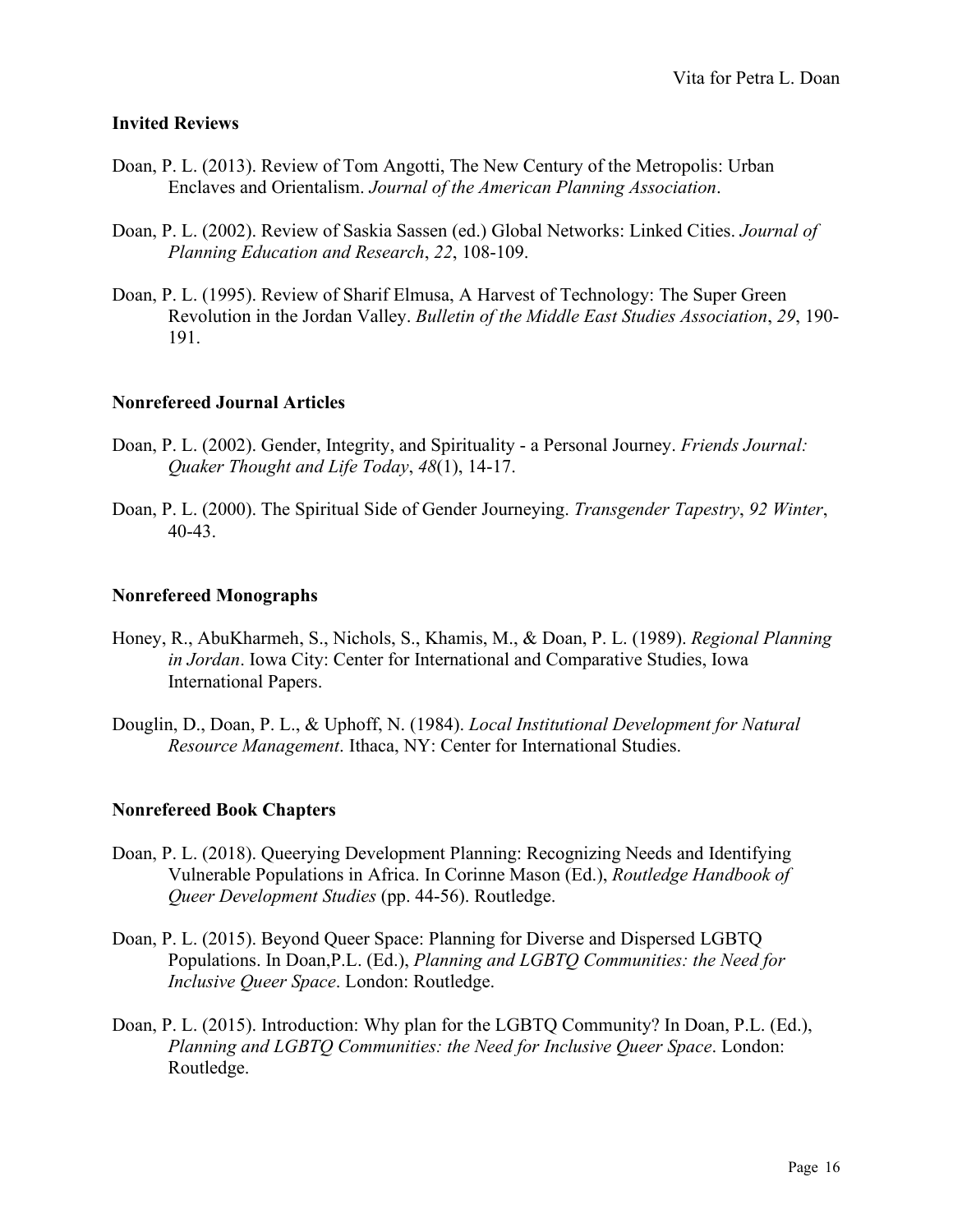- Doan, P. L. (2015). Understanding LGBTQ Friendly Neighborhoods in the American South: the Trade-off Between Visibility and Acceptance the Trade-off Between Visibility and Acceptance. In Doan, P.L. (Ed.), *Planning and LGBTQ Communities: the Need for Inclusive Queer Space*. London: Routledge.
- Doan, P. L. (2011). Conclusions Reframing Planning Practice. In Petra L. Doan (Ed.), *Queerying Planning: Challenging Heteronormative Assumptions and Reframing Planning Practice* (pp. 9). Farnham: Ashgate.
- Doan, P. L. (2011). Introduction. In Petra L. Doan (Ed.), *Queerying Identity: Planning and the Tyranny of Gender* (pp. 18). Farnham: Ashgate.
- Doan, P. L. (2011). Queerying Identity: Planning and the Tyranny of Gender. In Petra L. Doan (Ed.), *Queerying Planning: Challenging Heteronormative Assumptions and Reframing Planning Practice* (pp. 17). Farnham: Ashgate.
- Doan, P. L. (2010). Disrupting Gender Normativity in the Middle East: Supporting Gender Transgression as a Development Strategy. In A. Lind (Ed.), *Development, Sexual Rights, and Global Governance* (pp. 145-154). London: Routledge.
- Doan, P. L. (2004). Are the Transgendered the Mine Shaft Canaries of Urban Areas? In Ann Forsyth, & Tom Angotti (Eds.), *Progressive Planning Reader* (pp. 39-41). New York: The Planners Network.
- Doan, P. L. (2000). The Middle East Peace Process: How is it Affecting Planning in the Cities and Regions in Jordan? In J. Wright, & L. Drake (Eds.), *Economic and Political Impediments to Middle East Peace: Critical Questions and Alternative Scenarios* (pp. 157-173). London: Macmillan.
- Doan, P. L. (1998). Institutionalizing Household Waste Collection: The Urban Environmental Management Project in Côte d'Ivoire. In R. K. Turner, & I. Bateman (Eds.), *Managing the Environment for Sustainable Growth*. Amsterdam: Elsevier.
- Doan, P. L. (1989). Urban Centrality and Agricultural Productivity: Regional Development in the Hashemite Kingdom of Jordan. In R. May (Ed.), *The Urbanization Revolution* (pp. 112-131). New York: Plenum.

## **Nonrefereed Reports**

Carolini, G., Doan, P. L., Kim, A., Miraftab, F. (Co-chair), Sanyal, B., Shatkin, G. (Co-chair), Sletto, B., & Tewari, M. (2018). *Building Global Perspectives on Planning Education: Final report of the ACSP Task Force on Global Planning Education*. ACSP.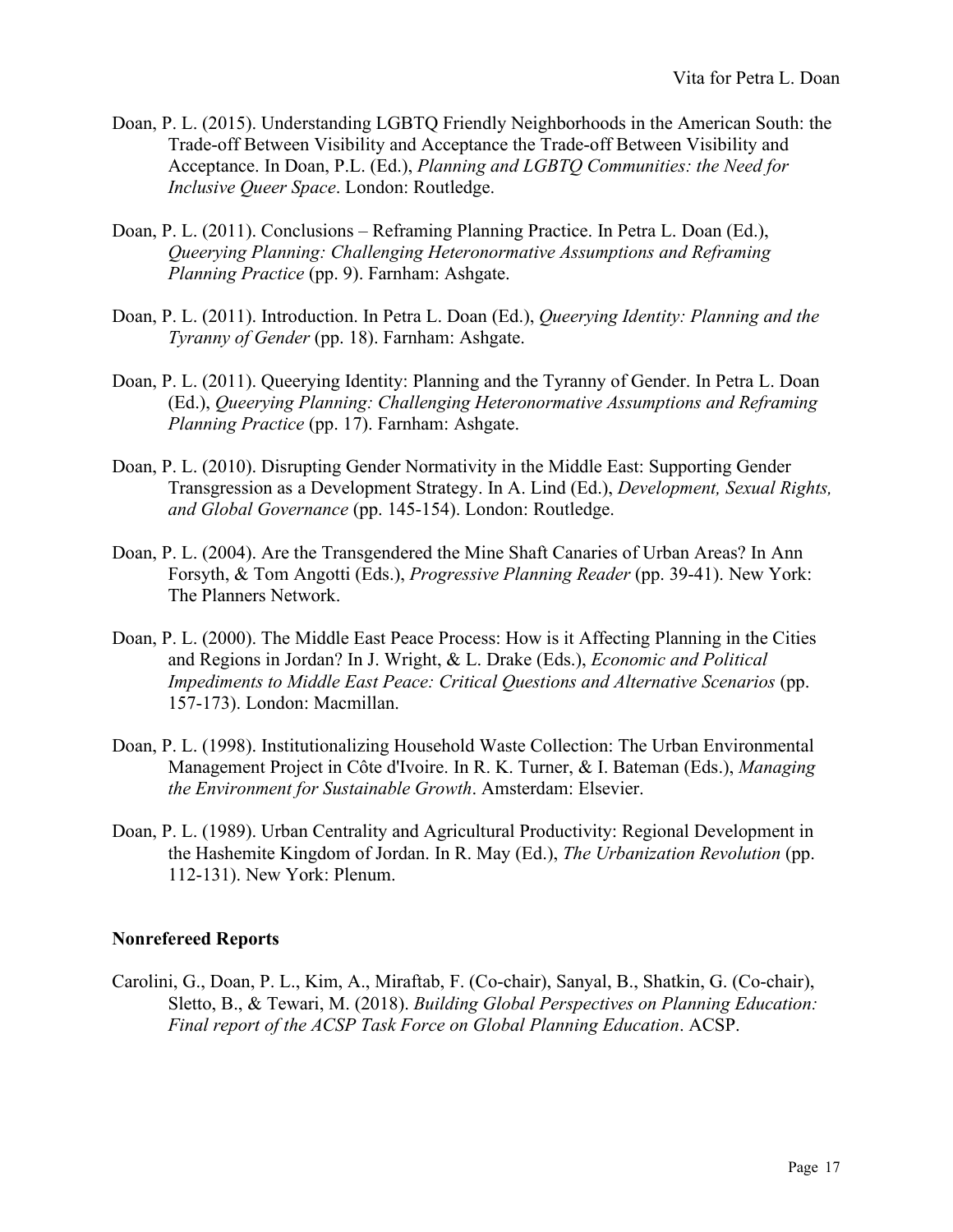- Doan, P. L., & Higgins, H. (2007). *Final Report to GALIP: Cognitive Dimensions of Queer Space* (Final Report). Gays and Lesbians in Planning Division of the American Planning Association.
- Doan, P. L., Hudson, B., & Turlington, J. (2000). *Program Evaluation, Middle East Peace Education Program, 1998-2000*. Atlanta: American Friends Service Committee, South East Regional Office.
- Doan, P. L., Schwartz, A., & Vangsnes, N. (1999). *Project Evaluation, Help Increase the Peace Project*. Atlanta: American Friends Service Committee, South East Regional Office.
- Doan, P. L. (1996). *Is a Peace Corps Volunteer Better Than a Garbage Truck: Peace Corps in the Urban Environment* (P & T Dialogue: A Forum on Peace Corps Programming and Training. Vol. 1, No. 1). Washington, DC: United States Peace Corps, Office of Training and Program Support Periodical.
- Doan, P. L. (1994). *Evaluation of the Municipal Management Trainign Project*. Washington, DC: International City/County Management Association.
- Doan, P. L. (1989). *Niger Market Town Development Study: Final Report*. Raleigh, NC: Research Triangle Institute.
- Luger, M., & Doan, P. L. (1989). *Who Will Bear the Costs? Wastewater and Solid Waste FInance Strategies*. Raleigh, NC: NorthCarolina Center for Rural Economic Development.
- Olson, C., Gow, D., Keohn, K., Jackson, D., Doan, P. L., & Yabes, R. (1984). *Private Voluntary Organizations and Institutional Development*. Washington, DC: Development Alternatives Incorporated.

### **Nonrefereed Newsletter Articles**

Doan, P. L. (1990). Spatial Strategies to Improve Market Distribution and Income Diversification. *Optique Urbaine Africaine*, *9*, 6-8.

### **Presentations**

### **Refereed Papers at Conferences**

Doan, P. L. (presented 2017, October). *Toilets, Locker Rooms, and the Public Imagination: Planning for Safe and Inclusive Spaces*. Paper presented at Annual conference, Associaiton of Collegiate Schools of Planning, Denver, CO. (National)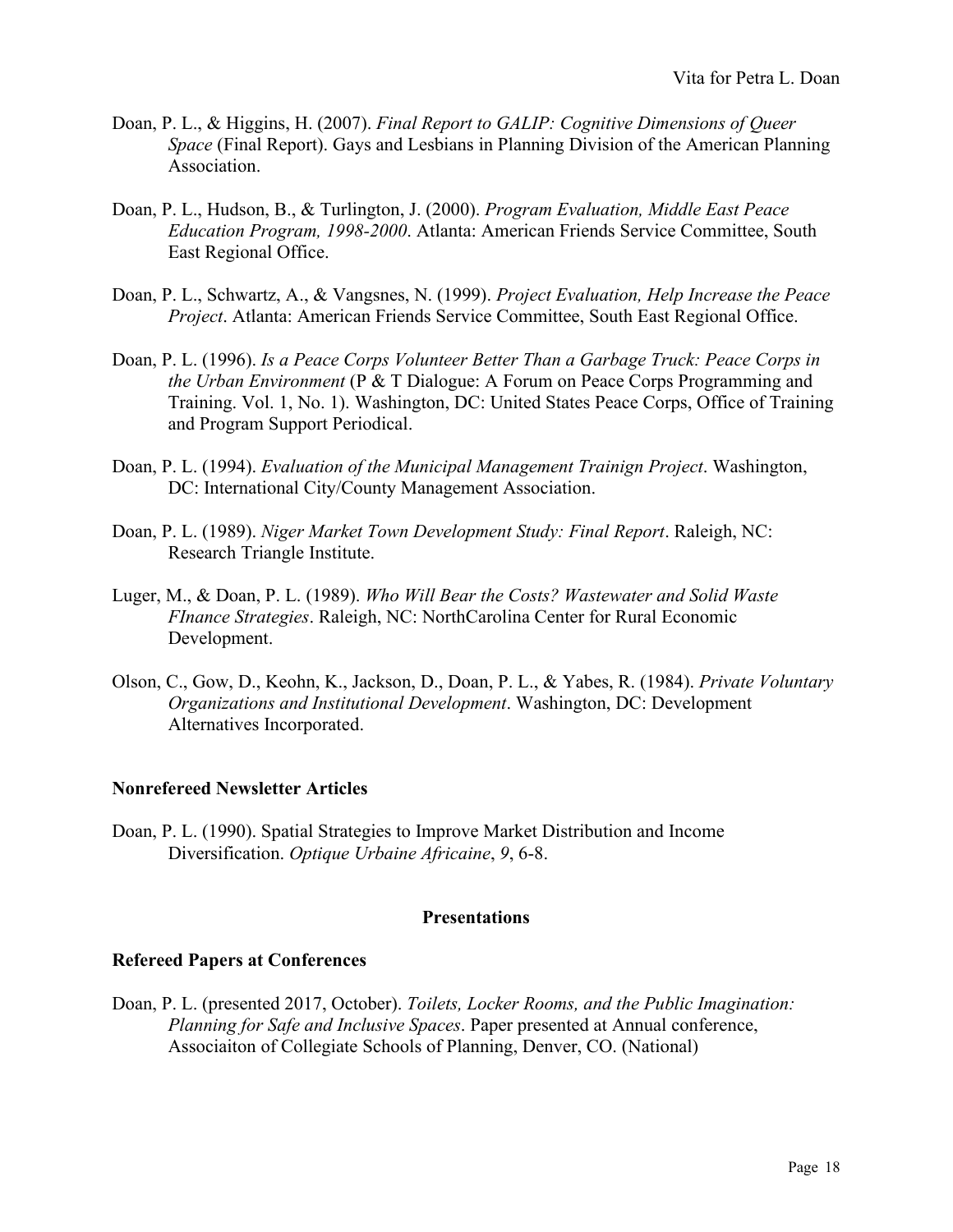- Doan, P. L., LaColla, T., & Salas, M. (presented 2016, October). *Ethnicity, Historicity, and Queer Urban Identity: Planning for Inclusive Queer Spaces in the Ybor City Neighborhood of Tampa*. Paper presented at Annual Confernece, Association of Collegiate Schools of Planning, Portland, OR. (National)
- Doan, P. L., LaColla, T., & Salas, M. (presented 2015, November). *Planning for Inclusive Queer Spaces in the Ybor City neighborhood of Tampa*. Paper presented at Annual Conference, Association of Collegiate Schools of Planning, Houston, TX. (National)
- Doan, P. L. (presented 2014, October). *The Tyranny of Gendered Planning: Creating Safe Spaces for the Transgender Community*. Paper presented at Annual Conference, Association of Collegiate Schools of Planning, Philadelphia, PA. (National)
- Doan, P. L. (presented 2013, July). *Beyond Queer Spaces: Planning for Diverse LGBT Populations*. Paper presented at Joint AESOP/ACSP Congress, Association of Collegiate Schools of Planning and the Association of European Schools of Planning, Dublin, Ireland. (International)
- Doan, P. L. (presented 2012, November). *Queerying Development Planning: Recognizing Constraints and Addressing the Identification Problem*. Paper presented at Annual Meeting, Association of Collegiate Schools of Planning, Cincinnati, OH. (International)
- Doan, P. L. (presented 2011, October). *In Search of Queer Space in a Small Southern City: Liberation Politics, Granola Neighborhoods, and Gender Dissonance*. Paper presented at Annual Meeting, Association of Collegiate Schools of Planning, Salt Lake City, UT. (International)
- Doan, P. L. (presented 2010, October). *Planning and the Tyranny of Gender*. Paper presented at the Annual Conference, Association of Collegiate Schools of Planning, Minneapolis, MN. (National)
- Doan, P. L., Harris, J., & Wilson, K. (presented 2009, October). *Planning for a Volatile Industry – Tourism and Development in Kenya*. Paper presented at the Annual Conference, Association of Collegiate Schools of Planning, Crystal City, VA. (National)
- Doan, P. L., & Oduro, C. Y. (presented 2008, July). *Population Growth, Housing, and Infrastructure Provision in Peri-urban Accra*. Paper presented at the Joint International Congress, Association of Collegiate Schools of Planning and the Association of European Schools of Planning, Chicago, IL. (International)
- Doan, P. L. (presented 2007, October). *The Myth of Queer Spaces: LGBT Urbanisms and the Implications for Planning*. Paper presented at Annual conference, Association of Collegiate Schools of Planning, Milwaukee, WI. (National)
- Doan, P. L. (presented 2007, July). *Tourism and Regional Instability: The Consequences of Rapid Expansion of the Tourism Sector in Jordan*. Paper presented at The Second World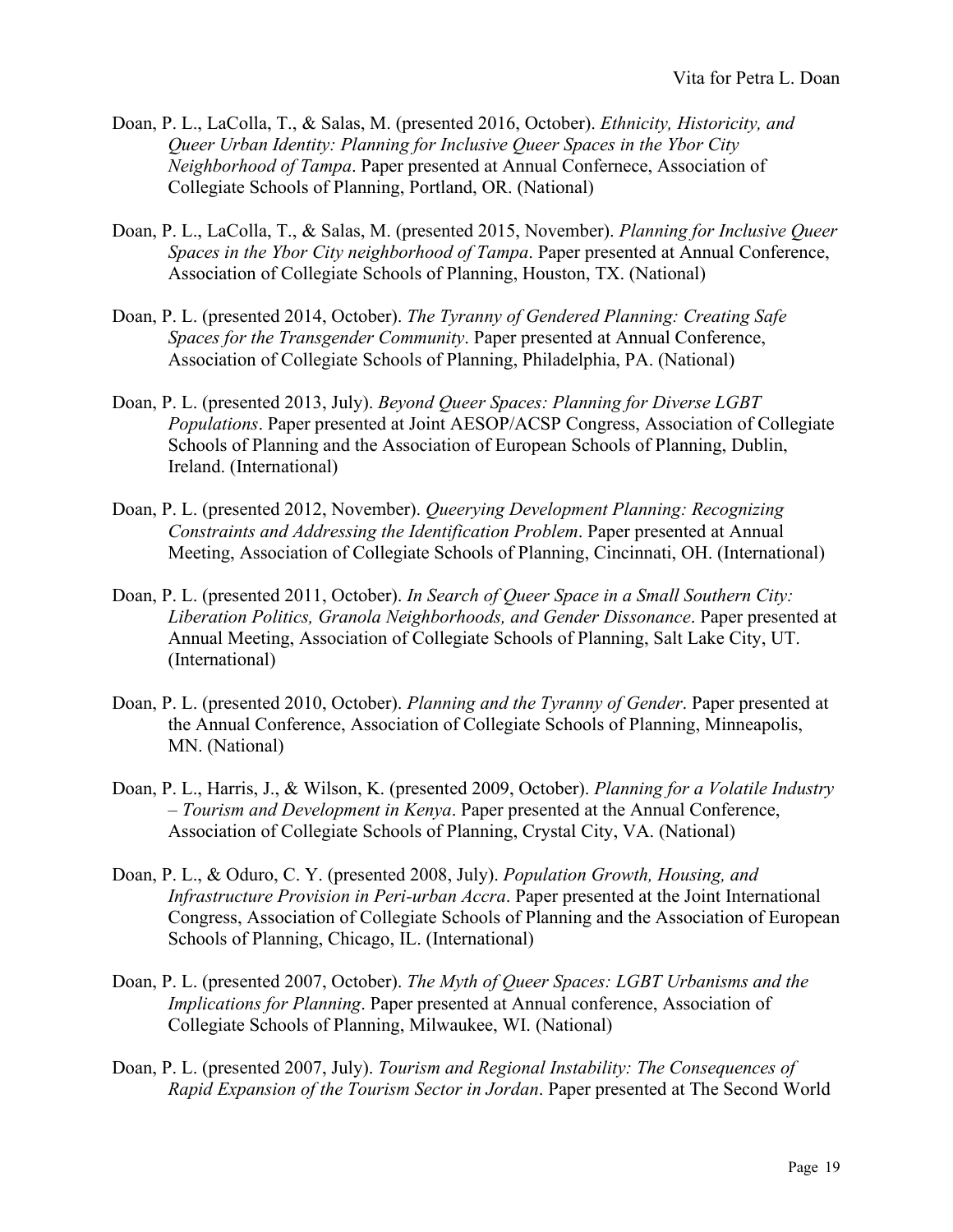Planning Schools Congress, Global Planning Education Association Network, Mexico City, Mexico. (International)

- Doan, P. L., & Higgins, H. (presented 2005, October). *Cognitive Dimensions of Queer Space: Gender Dissonance and Wayfinding in Gay and Lesbian Neighborhoods*. Paper presented at the Annual Conference, Association of Collegiate Schools of Planning, Kansas City, MO. (National)
- Doan, P. L. (presented 2004, October). *Teaching World Cities to Undergraduates*. Paper presented at the Annual Conference, Association of Collegiate Schools of Planning, Portland, OR. (National)
- Ali, A., & Doan, P. L. (presented 2003, July). *Teaching Hybrid Courses: Insights from a Course on World Cities*. Paper presented at the Joint International Congress, Association of Collegiate Schools of Planning and the Association of European Schools of Planning, Leuven, Belgium. (International)
- Doan, P. L. (presented 2002, November). *Tolerance and Diversity in Economic Development*. Paper presented at the Annual Conference, Association of Collegiate Schools of Planning, Baltimore, MD. (National)
- Doan, P. L. (presented 2001, November). *Gender Differences in the Perception of Urban Spaces*. Paper presented at the Annual Conference, Association of Collegiate Schools of Planning, Cleveland, OH. (National)
- Doan, P. L. (presented 2000, November). *Transgendered in the City: The Safety of Queer Space for the Gender Variant*. Paper presented at the Annual Conference, Association of Collegiate Schools of Planning, Atlanta, GA. (National)
- Doan, P. L. (presented 1998, November). *Dilemmas of Top Down Decentralization in Jordan: The Case of the Petra Regional Planning Council*. Paper presented at the Annual Conference, Association of Collegiate Schools of Planning, Pasadena, CA. (National)

## **Nonrefereed Papers at Conferences**

- Doan, P. L. (presented 2019, April). *Southern Queer Spaces as Urban Ephemera: The Ybor City Neighborhood of Tampa*. Paper presented at Annual Conference, Association of American Geographers, Washington, DC. (National)
- Doan, P. L. (presented 2018, April). *Queerying development planning: Recognizing needs and identifying vulnerable populations in Africa*. Paper presented at Annual conference, Association of American Geographers, New Orleans, LA. (National)
- Doan, P. L. (presented 2016, March). *Ethnicity, Historicity, and Queer Urban Identity: Planning for Inclusive Queer Spaces in the Ybor City neighborhood of Tampa*. Paper presented at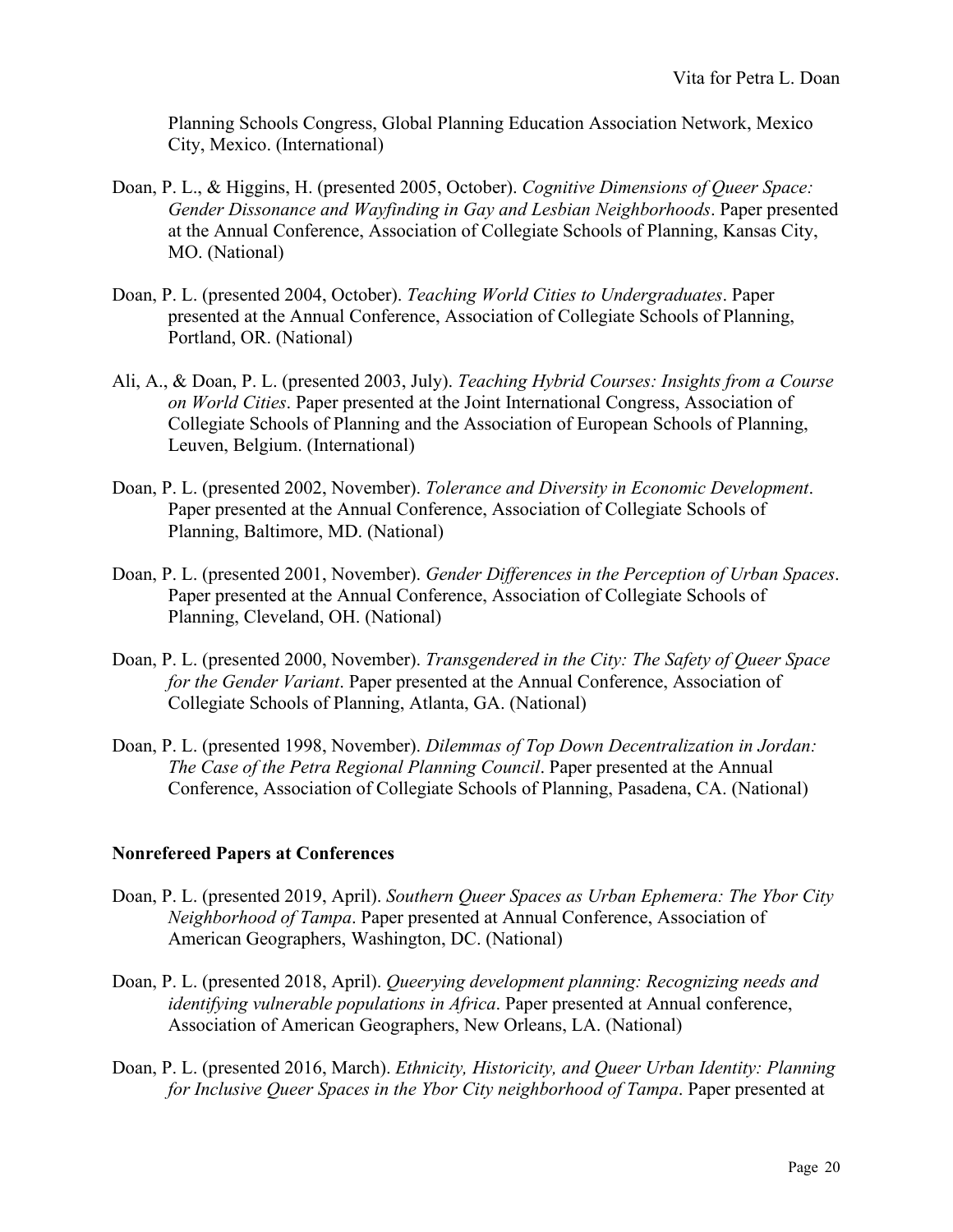Annual Conference, Association of American Geographers, San Francisco, CA. (National)

- Doan, P. L. (presented 2015, April). *Neighborhood preservation versus neighborhood conservation*. Paper presented at Annual Conference, American Planning Association, Seattle, WA. (National)
- Doan, P. L. (presented 2014, April). *) Regulating Adult Business to Make Spaces Safe for Heterosexual Families in Atlanta*. Paper presented at Annual Conference, American Planning Association. (National)
- Doan, P. L. (presented 2014, April). *The Tyranny of Gendered Planning: Creating Transgender Safe Spaces*. Paper presented at Annual Conference, Association of American Geographers, Tampa, FL. (National)
- Doan, P. L., & Oduro, C. Y. (presented 2012, February). *Patterns of Population Growth in Peri-Urban Accra, Ghana*. Paper presented at Annual Meeting, Association of American Geographers, New York City, NY. (International)
- Doan, P. L. (presented 2011, September). *Planning for LGBT Communities in Intermediate Cities: What Planners Should Know About Granola Neighborhoods*. Paper presented at FAPA Annual Conference, Florida Chapter of the American Planning Association, Palm Beach, FL. (State)
- Doan, P. L. (presented 2011, April). *Liberation Politics, Granola Neighborhoods, and Gender Dissonance*. Paper presented at Annual Conference, Association of American Geographers, Seattle, WA. (National)
- Abubakar, I., & Doan, P. L. (presented 2010, November). *New Towns in Africa: Modernity and/or Decentralization?* Paper presented at Annual Conference, African Studies Association, San Francisco, CA. (National)
- Doan, P. L. (presented 2009, March). *The Tyranny of Gendered Spaces: Living Beyond the Gender Dichotomy*. Paper presented at Annual Conference, Association of American Geographers, Las Vegas, NV. (National)
- Doan, P. L., & Higgins, H. (presented 2007, April). *The Myth of Queer Spaces: Gentrification and LGBT Neighborhoods*. Paper presented at Annual Conference, Association of American Geographers, San Francisco, CA. (National)
- Doan, P. L. (presented 2005, April). *Gender, Cognition and Perceptions of Neighborhood Safety Among Gays and Lesbians: Evidence from a Survey of Tallahassee, FL*. Paper presented at Annual Conference, Association of American Geographers, Denver, CO. (National)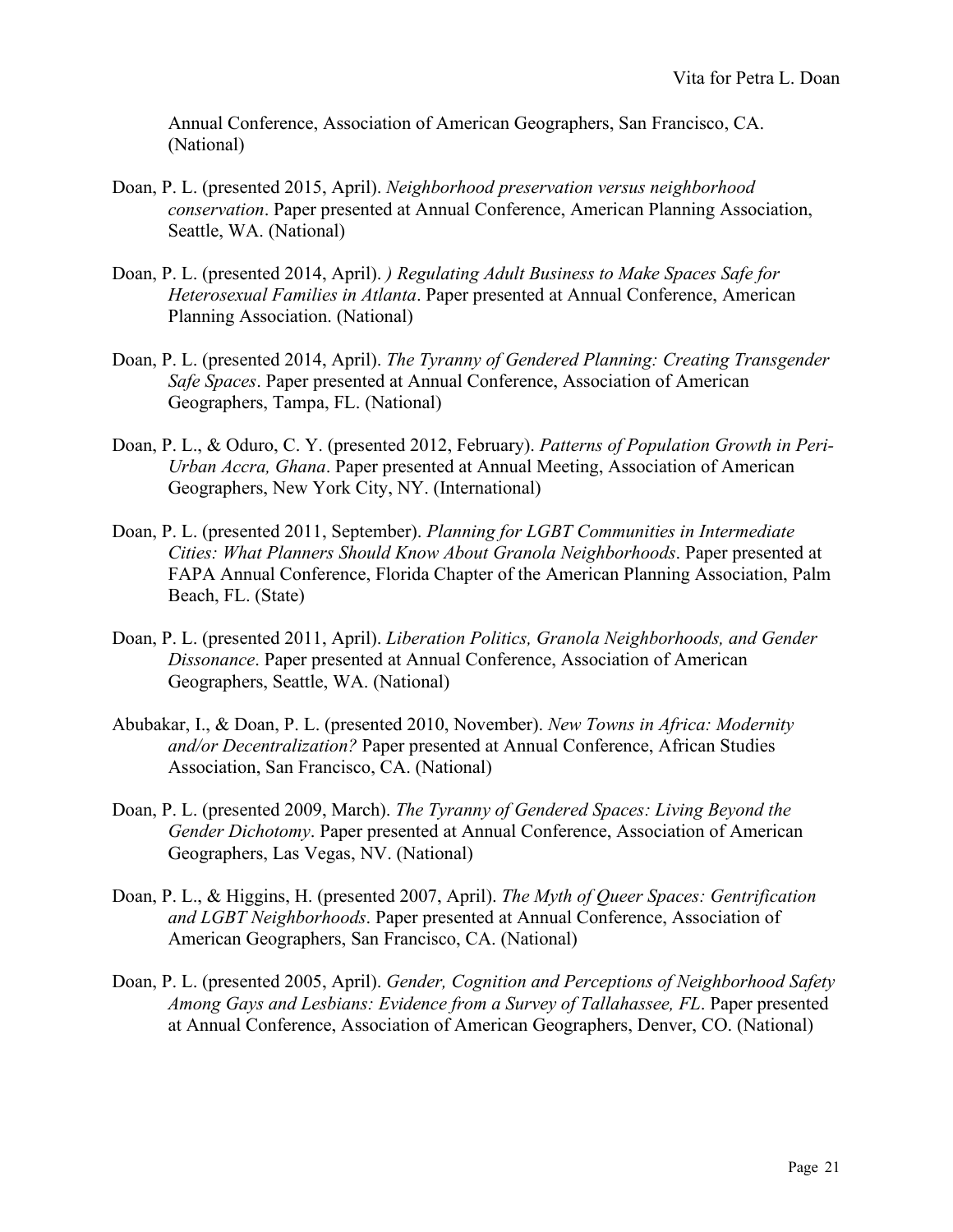- Doan, P. L. (presented 2003, March). *Gender Differences in the Perception of Safety in Urban Spaces: Perspectives from Transgendered Embodiment*. Paper presented at Annual Conference, Association of American Geographers, New Orleans, LA. (National)
- Doan, P. L. (presented 2003, March). *Jordan: Between Iraq and a Hard Place (Israel)*. Paper presented at Political Geography Specialty Group Pre-conference, Association of American Geographers, Wakulla Springs, FL. (Regional)
- Doan, P. L. (presented 2000, October). *The Emergence of Queer Space: Lessons for the Transgendered Community*. Paper presented at Fourth Meeting, International Congress on Crossdressing, Sex, and Gender, Philadelphia, PA. (International)

## **Invited Keynote and Plenary Presentations at Conferences**

- Doan, P. L. (presented 2020, June). *Queering the city: understanding global forces*. Keynote presentation at Queering the city ? Perspectives transtlantiques, l'Université Paris Nanterre, Paris, France. (International)
- Doan, P. L. (presented 2011, March). *Queerying Identity: The Tyranny of Gendered Planning*. Keynote presentation at Annual Conference, Graduate Consortium for Women's Studies, MIT, Cambridge, MA. (Regional)
- Doan, P. L. (presented 2000, April). *Gender Presentation and Public Life*. Plenary presentation at Living Outside the Box: Gender in the 21st Century, FSU LGBT Student Union, Tallahassee, FL. (State)
- Doan, P. L. (presented 1994, August). *Coping with Refugees and Returnees in Jordan: Lessons for Post Peace Planning*. Plenary presentation at Eighth Annual Association of European Schools of Planning Congress, Association of Eurpean Schools of Planning, Istanbul, Turkey. (International)
- Doan, P. L. (presented 1990, May). *Strategies Spatiales Pour Ameliorer La Repartition des Marches at La Diversification Des Revenus*. Plenary presentation at Market Town Development Conference, Regional Housing and Urban Development Office, USAID, Conakry, Guinea. (International)

### **Invited Presentations at Conferences**

Doan, P. L. (presented 2005, August). *Gender Identity and Human Rights*. Presentation at Annual conference, International Association of Human Rights Officials, Palm Beach, Florida. (International)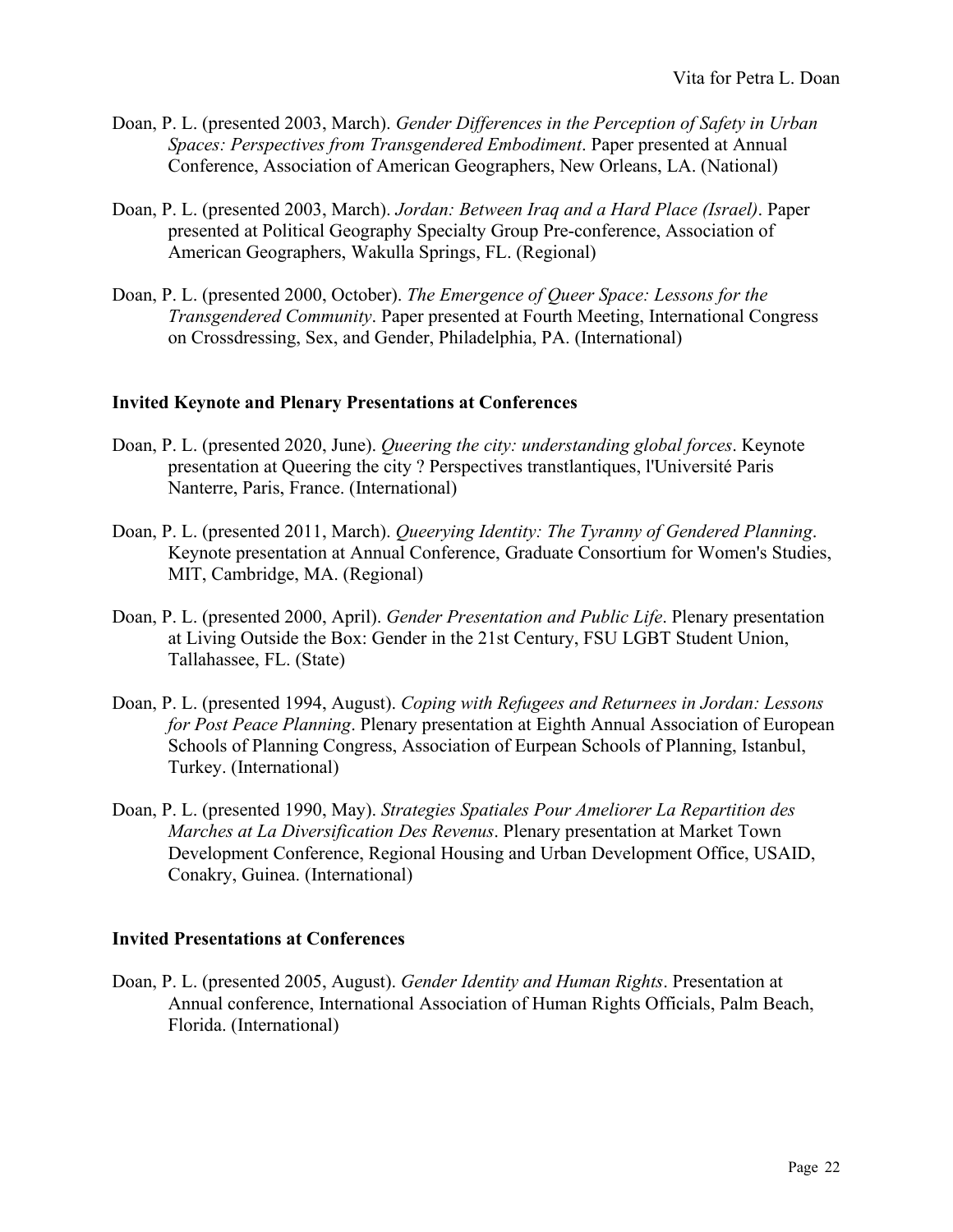Doan, P. L. (presented 2005, April). *The Tyranny of Gender: Struggles with Embodiment*. Presentation at Annual conference, Florida Collegiate Pride Coalition, Tallahassee, Florida. (State)

### **Invited Workshops**

- Doan, P. L. (2020, June). *Planning and the Tyranny of Gender: Keeping Cities Safe for Trans and Gender Non-Conforming Individuals*. Workshop delivered at Urban Studies Summer Institute, Toronto, CA. (International)
- Doan, P. L. (2019, May). *What is gender and how does this influence our research?* Workshop delivered at Centre for Transforming Sexuality & Gender at the University of Brighton, Brighton, UK. (Regional)
- Doan, P. L. (2014, September). *What Can Planners Do to Promote and Preserve Inclusive LGBT Spaces?* Workshop delivered at Cornell University, Planning Students for Diversity, City and Regional Planning, Ithaca, NY. (International)

### **Nonrefereed Workshops**

- Doan, P. L., Ryan, S., & Galicia, C. (2020, February). *Webinar: Gender Mainstreaming - Expanding our Understanding of Gender*. Workshop delivered at Women and Planning Division of the American Planning Association, Online webinar. (National)
- Doan, P. L., & Schwenke, C. (2010, July). *Spiritual Dimensions of Gender Variance*. Workshop delivered at Friends General Conference Annual Gathering, Bowling Green, Ohio. (National)
- Doan, P. L. (2002, February). *Integrity, Gender, and Identity*. Workshop delivered at Quaker Leaders and Scholars Program Annual Conference, Guilford College, Greensboro, NC. (Local)

### **Invited Lectures and Readings of Original Work**

- Doan, P. L. (2019, May). *Queerying Development Planning: Recognizing Needs and Identifying Vulnerable Populations in Africa*. Delivered at University of Brighton Geography Department Research Seminar, Brighton, UK. (International)
- Doan, P. L. (2019, May). *Toilets and the Public Imagination: Planning for Safe and Inclusive Spaces*. Delivered at the Centre for Transforming Sexuality & Gender, University of Brighton, Brighton, UK. (International)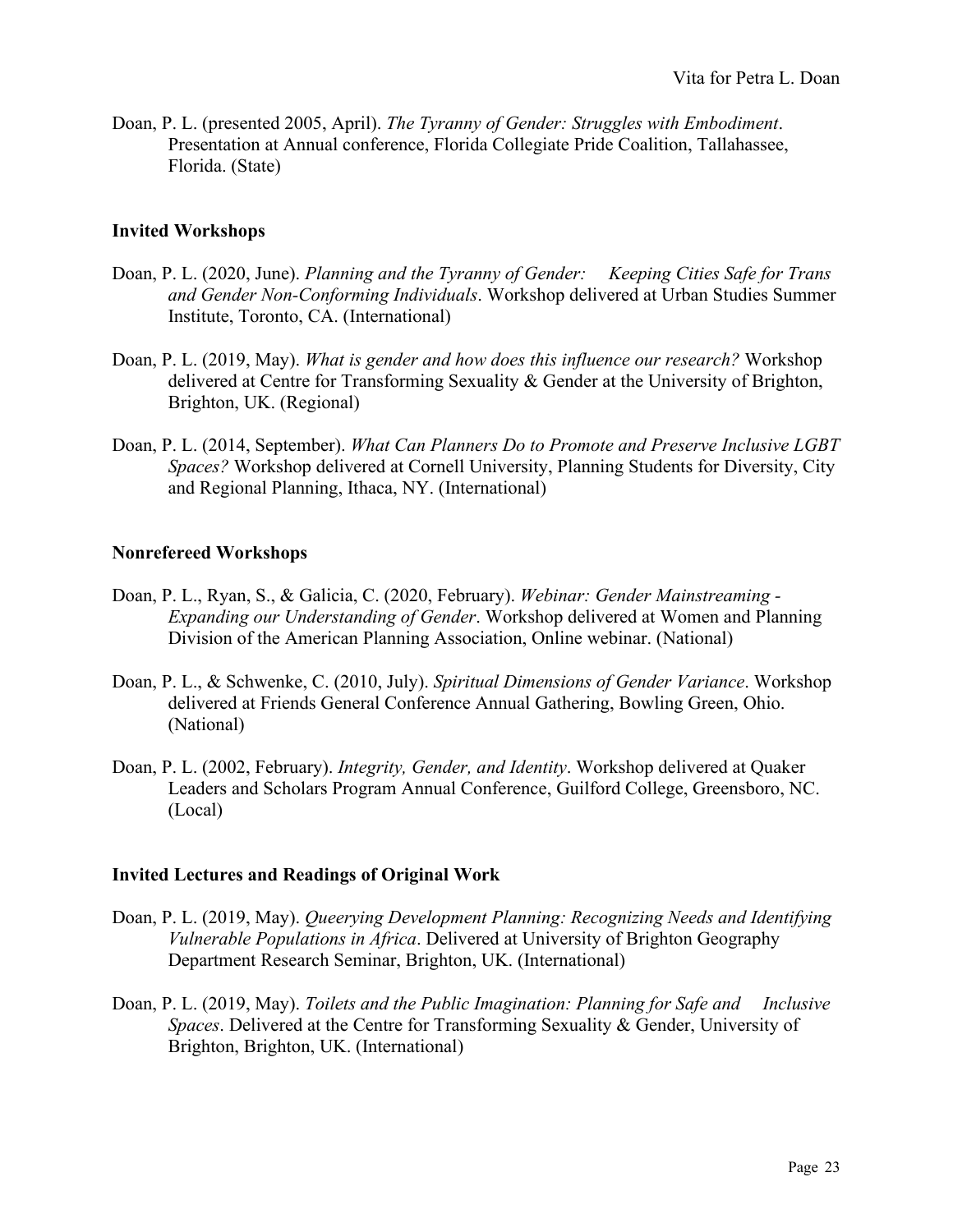- Doan, P. L. (2019, April). *A Gender Journey Assisted by the Medical Community*. Delivered at College of Medicine, Florida State University, Tallahassee, FL. (Local)
- Doan, P. L. (2019, February). *Planning for Inclusive Spaces: The Importance of LGBTQ Spaces*. Delivered at Center for Global Engagement, Florida State University, Tallahassee, FL. (Local)
- Doan, P. L. (2019, February). *Planning for Rapid Migration and Urban Growth in Amman, Jordan*. Delivered at Department of History, Florida State University, Tallahassee, FL. (Local)
- Doan, P. L. (2018, November). *Gender and Identity Issues in the 21st Century*. Delivered at FSU Chapter, Sociologists for Women and Society, Tallahassee, FL. (Local)
- Doan, P. L. (2018, November). *Planning for Gender and Identity Issues*. Delivered at URP 3000 - Introduction to Planning, Department of Urban and Regional Planning, FSU. (Local)
- Doan, P. L. (2018, October). *Urban Planning & LGBTQ Communities: \_Understanding Ybor City as a Diverse Place*. Delivered at Department of Urban and Regional Planning University of South Florida, Ybor City. FL. (State)
- Doan, P. L. (2018, June). *Stages of Coming Out: A Gender and Spiritual Journey*. Delivered at College of Social Work, Social Work Class on Gender and Sexuality. (Local)
- Doan, P. L. (2018, April). *Gender and LGBT Planning Issues*. Delivered at Department of Urban and Regional Planning, URP 4936 Multicultural Urbanism. (Local)
- Doan, P. L. (2018, April). *Gender Journeying and Adventures with Health Care*. Delivered at FSU College of Medicine, GLAAM lunch and learn event, College of Medicine. (Local)
- Doan, P. L. (2018, April). *Planning for Gender and Identity Issues April 2018*. Delivered at Department of Urban and Regional Planning, URP 3000. (Local)
- Doan, P. L. (2018, April). *Queerying Planning: Challenging Heteronormative Assumptions and Reframing Planning Practice*. Delivered at Department of Urban and Regional Planning, URP 5805 - Multicultural Planning. (Local)
- Doan, P. L. (2018, March). *Planning For Rapid Urban Growth in Amman, Jordan*. Delivered at Department of History, Middle Eastern History. (Local)
- Doan, P. L. (2017, October). *The Importance of Safe Spaces in Florida Schools*. Delivered at FSU NOW Chapter, Campus. (Local)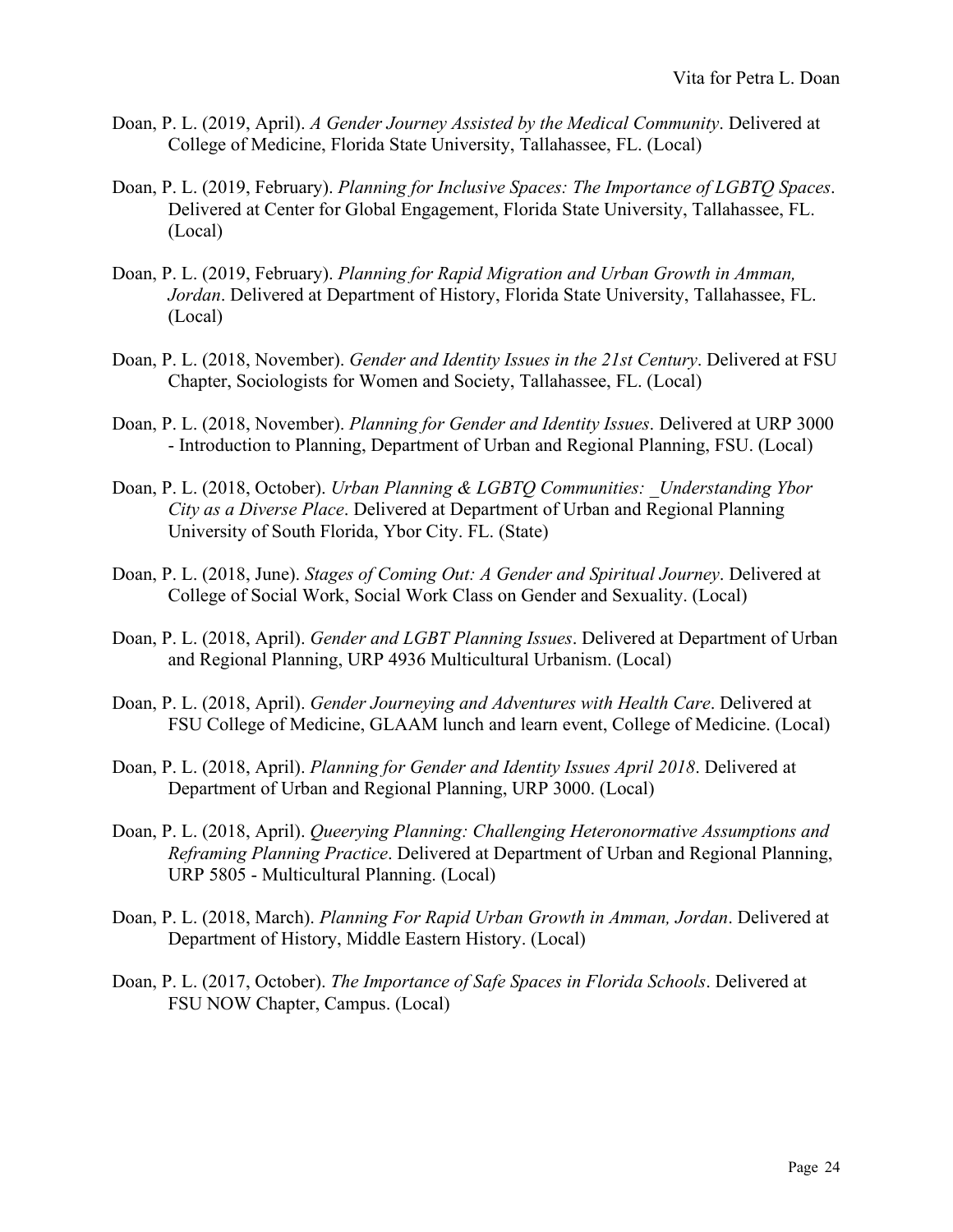- Doan, P. L. (2017, September). *Planning as a Tool to Create and Preserve LGBTQ Inclusive Urban Spaces: Lessons from Atlanta and Tampa*. Delivered at U Mass - Boston, Boston, MA. (State)
- Doan, P. L. (2017, March). *Planning as a tool for Community Engagement: Planning with LGBTQ Communities*. Delivered at FSU Fellows, Campus. (Local)
- Doan, P. L. (2017, February). *Fair Housing & Public Accommodations for LGBTQ People*. Delivered at Lavender Law Conference, FSU Law School. (State)
- Doan, P. L. (2016, December). *Dimensions of Gender Identity and Experience*. Delivered at FSU Medical School, FSU School of Medicine, Tallahassee, FL. (Local)
- Doan, P. L. (2016, November). *The Tyranny of Gendered Planning: The Need for Transgender Safe Spaces*. Delivered at Department of City Planning, University of Manitoba, Winnipeg, Manitoba. (International)
- Doan, P. L. (2016, September). *Patterns of Anti-LGBTQ \_Violence and \_the Need for Safe Space*. Delivered at Community Dialogue Series, Center for Leadership and Civic Education, Florida State University, Tallahassee, FL. (Local)
- Doan, P. L. (2016, May). *To Count or Not to Count: Queering Measurement and the Transgender Community*. Delivered at University of Washington, Seattle, Washington. (State)
- Doan, P. L. (2016, April). *Ethnicity, Historicity, and Queer Urban Identity: Planning for Inclusive Queer Spaces in the Ybor City neighborhood of Tampa*. Delivered at Florida State University, Doctoral Colloquium Department of Urban and Regional Planning. (Local)
- Doan, P. L. (2016, April). *Ethnicity, Historicity, and Queer Urban Identity: the Case of the Ybor City Neighborhood of Tampa*. Delivered at Lectures in Planning Series, Department of Urban Planning, Columbia University. (Regional)
- Doan, P. L. (2015, November). *Violence and \_the Tyranny of Gender*. Delivered at PRIDE Student Union, Florida State University, Center for Global Engagement, Florida State University. (Local)
- Doan, P. L. (2015, March). *The Tyranny of Gender and the Importance of Inclusive Safe Spaces in Cities*. Delivered at TEDxFSU, Turnbull Center, Florida State University. (State)
- Doan, P. L. (2014, October). *What Can Planners Do to Promote and Preserve Inclusive LGBTQ Spaces?* Delivered at University of Miami, Geography, Coral Gables, FL. (State)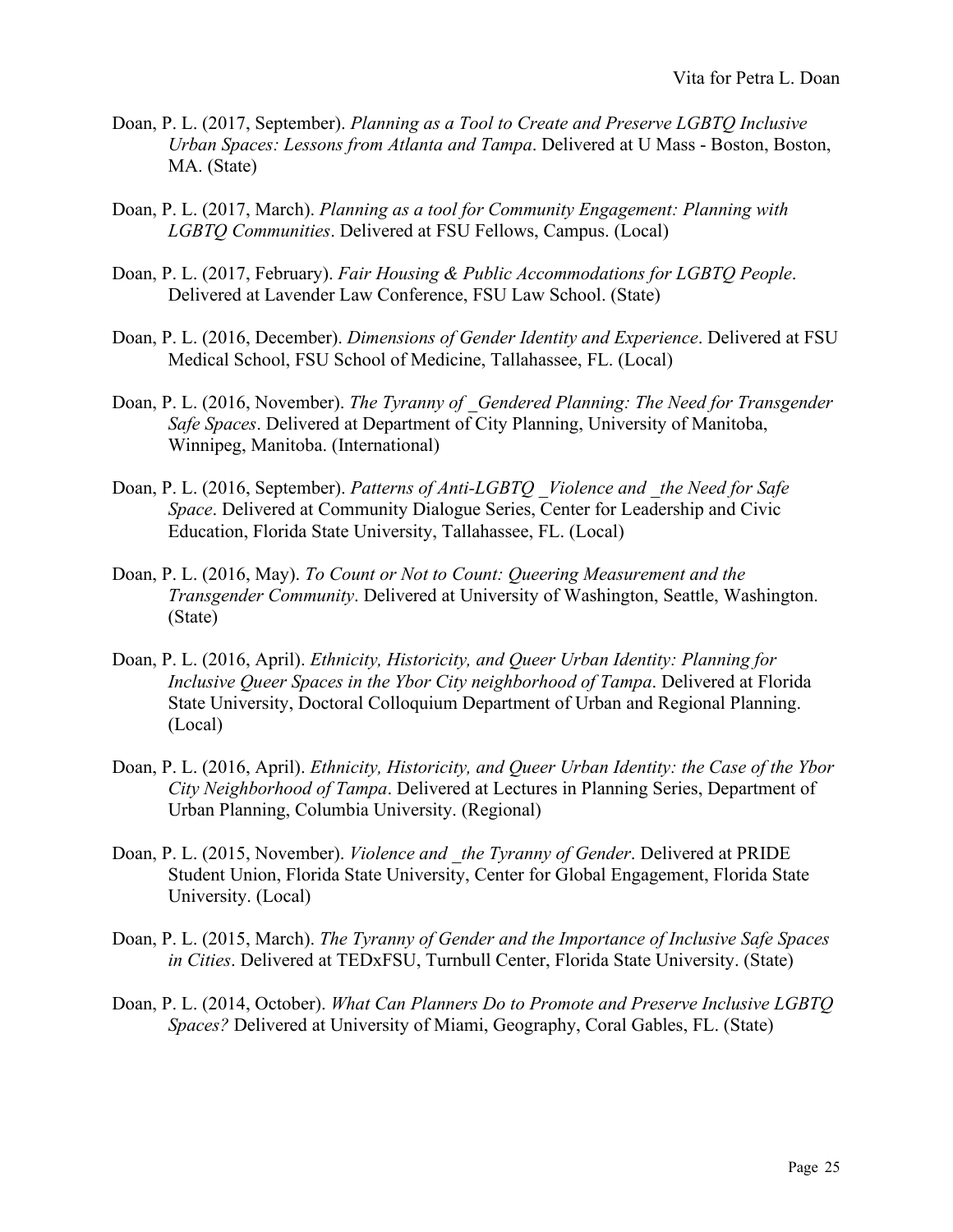- Doan, P. L. (2014, September). *Queerying Development Planning: Contradictions of International Discourse and the Role of Socio-cultural Planning in the Global South*. Delivered at Cornell University City and Regional Planning, Ithaca, NY. (Regional)
- Doan, P. L. (2013, February). *Transgender 101: Varieties of Gender Identity and Experience*. Delivered at FSU Medical School, Tallahassee. (Local)
- Doan, P. L. (2012, November). *A Journey of Spirituality and Gender*. Delivered at University of Toronto, Toronto, CANADA. (International)
- Doan, P. L. (2012, October). *The Tyranny of Gendered Planning*. Delivered at University of Toronto, Toronto, CANADA. (International)
- Doan, P. L. (2012, April). *Transgender Health Issues*. Delivered at Gays, Lesbians, Allies Advancing Medicine, FSU Medical School, FSU Medicval School, Tallahassee, FL. (Local)
- Doan, P. L. (2012, January). *TheTyranny of Gender: Living Beyond the Gender Dichotomy*. Delivered at Health, Hope, Justice, and Gender: A Community Conversation on LGBT Life, Lecture Series, Tallahassee, FL. (Local)
- Doan, P. L. (2011, April). *Combining Peace Corps and Graduate Studies*. Delivered at Global Peace Exchange, Florida State University, Tallahassee, FL. (Local)
- Abubakar, I., & Doan, P. L. (2011, February). *New Towns in Africa: Modernity and/or Decentralization?* Delivered at Doctoral Program, Department of Urban and Regional Planning, Florida State University, Tallahassee, FL. (Local)
- Doan, P. L. (2011, February). *Urban Planning in the Middle East: Understanding Cities in the Middle East*. Delivered at Middle East Studies Program, Florida State University, Tallahassee, FL. (Local)
- Doan, P. L. (2010, November). *The Tyranny of Gender*. Delivered at Pride Student Union, Florida State University, Tallahassee, FL. (Local)
- Doan, P. L. (2010, March). *From Medina to Metropolis: My Fascination with Cities in the Middle East*. Delivered at Middle East Studies Program, Florida State University, Tallahassee, FL. (Local)
- Doan, P. L. (2010, March). *The Tyranny of Gender: Struggles with the Heteronormative Gender Dichotomy*. Delivered at Doctoral Program, Department of Urban and Regional Planning, Florida State University, Tallahassee, FL. (Local)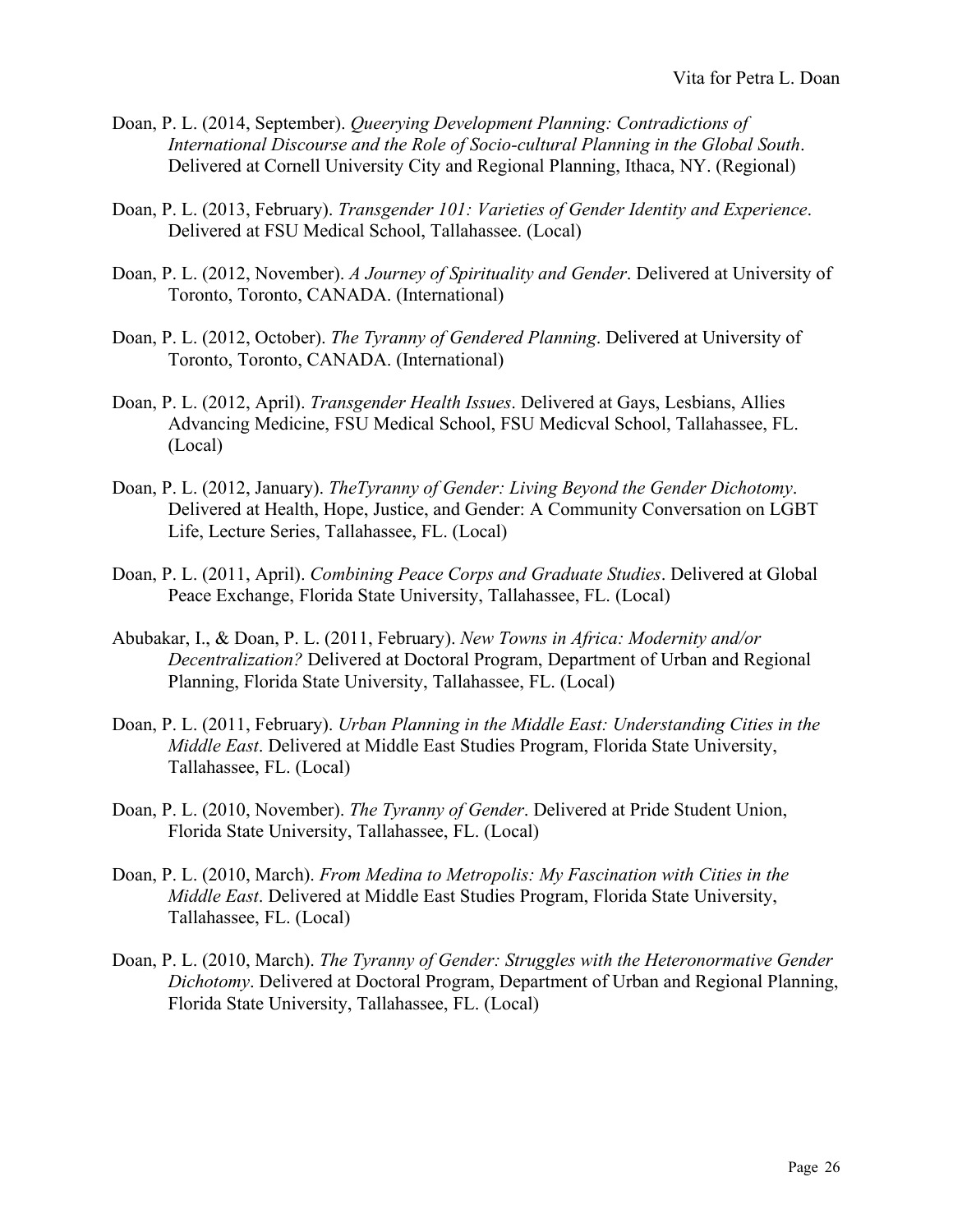- Doan, P. L. (2009, January). *Tourism Planning and Regional Inequality: Over-expansion of the Tourism Sector in Jordan*. Delivered at International Affairs Program, Florida State University, Tallahassee, FL. (Local)
- Doan, P. L. (2008, May). *Understanding Gender Diversity and the Tyranny of Gender*. Delivered at Westtown School, Westtown, PA. (Local)
- Doan, P. L. (2007, November). *Coming Out as Gender Queer*. Delivered at Haverford College, Haverford, PA. (Local)
- Doan, P. L. (2007, May). *Gender 101: The Alphabet Soup of Gender*. Delivered at FSU School of Social Work, Tallahassee, FL. (Local)
- Doan, P. L. (2007, March). *Gender and Academic Institutions*. Delivered at Sociologists for Women in Society (SWS), Tallahassee, FL. (Local)
- Doan, P. L. (2007, March). *Tourism Planning and Regional Inequality: Over-expansion of the Tourism Sector in Jordan*. Delivered at College of Education, Florida State University, Tallahassee, FL. (Local)
- Doan, P. L. (2007, February). *Gender Identity and Inequality*. Delivered at Department of Sociology, Florida State University, Tallahassee, FL. (Local)
- Doan, P. L. (2004, May). *Gender Identity and Experience*. Delivered at FSU School of Social Work, Tallahassee, FL. (Local)
- Doan, P. L. (2004, February). *Gender and the Evolution of Queer Spaces: Rainbows and the Gender Variant*. Delivered at LGBT Student Union, Florida State University, Tallahassee, FL. (Local)
- Doan, P. L. (2003, June). *The Diversity of Gender*. Delivered at FSU School of Social Work, Tallahassee, FL. (Local)
- Doan, P. L. (2003, May). *Gender 101*. Delivered at FSU School of Social Work, Tallahassee, FL. (Local)
- Doan, P. L. (2003, March). *Gender Alphabet Soup*. Delivered at FSU Department of Sociology, Tallahassee, FL. (Local)
- Doan, P. L. (2003, January). *Gender Roles*. Delivered at FSU Department of Sociology, Tallahassee, FL. (Local)
- Doan, P. L. (2002, July). *The Tyranny of Gender and the Testimony of Integrity*. Delivered at Pendle Hill Retreat and Study Center, Wallingford, PA. (Local)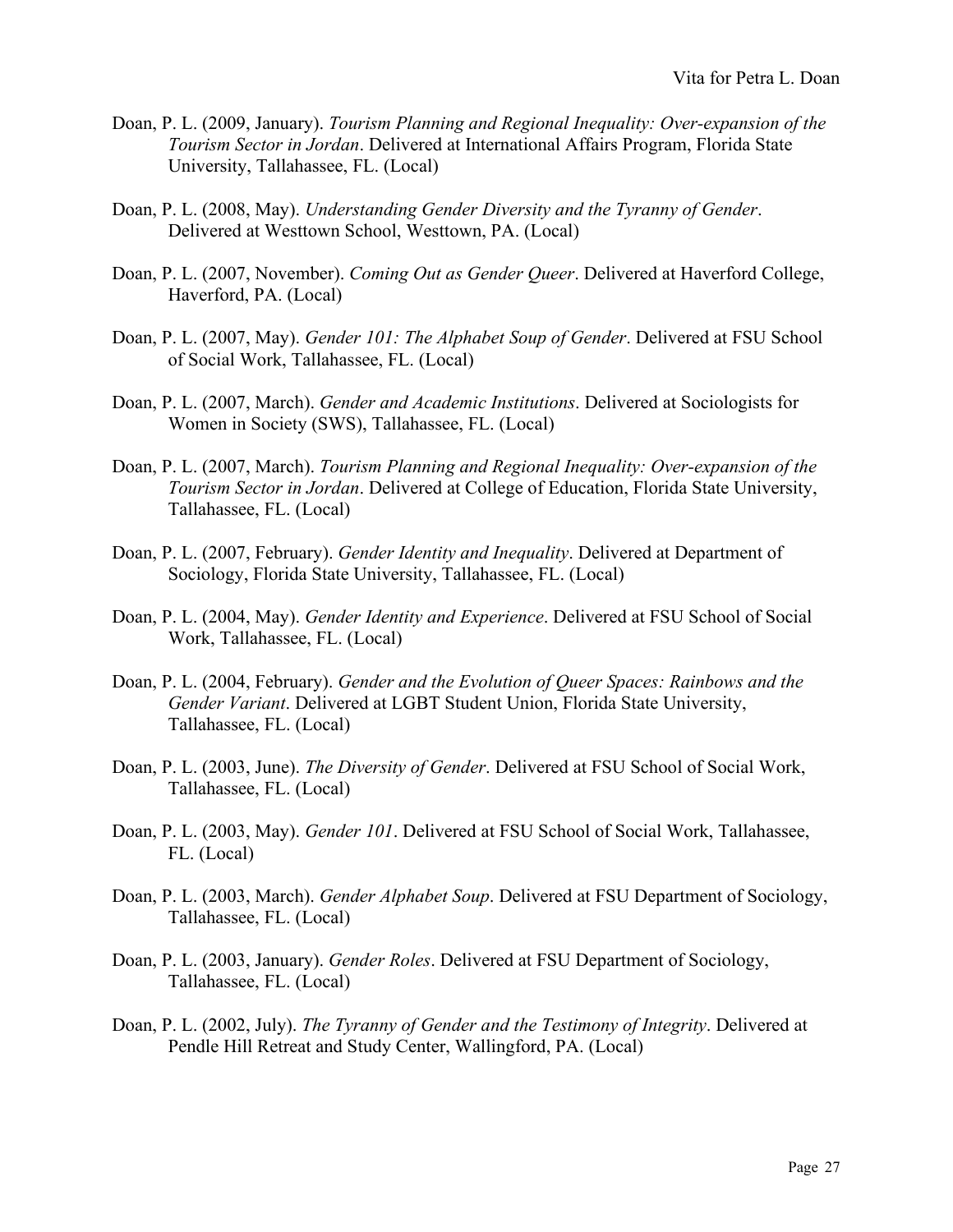- Doan, P. L. (2002, March). *The Evolution of Queer Spaces*. Delivered at FSU Department of Geography, Tallahassee, FL. (Local)
- Doan, P. L. (2002, March). *The Tyranny of Gender and the Testimony of Integrity*. Delivered at Haverford College, Haverford, PA. (Local)
- Doan, P. L. (2001, September). *Transgendered in the City - the Safety of Queer Space for the Gender Variant*. Delivered at FSU Geography Department, Tallahassee, FL. (Local)
- Doan, P. L. (2001, April). *Gender Alphabet Soup - Understanding the Transgendered*. Delivered at Rollins College, Winter Park, FL. (Local)
- Doan, P. L. (2000, March). *Gender, Integrity, and Spirituality: A Personal Journey*. Delivered at Haverford College, Haverford, PA. (Local)

### **Contracts and Grants**

### **Contracts and Grants Funded**

- Doan, Petra L (PI), & Coutts, C. J. (Aug 2012–Aug 2013). *Peace Corps Campus Recruiter Position*. Funded by U. S. Peace Corps. (PC-12-8-073). Total award \$12,065.
- Doan, Petra L (PI), & Coutts, Christopher J (Co-PI). (Aug 2012–Aug 2014). *Peace Corps Campus Recruiter Position*. Funded by United States Peace Corps. (PC-12-8-073). Total award \$24,130.
- Doan, P. L. (Aug 2011–May 2012). *Peace Corps Campus Recruiter Position*. Funded by US Peace Corps. Total award \$12,000.
- Doan, Petra L (PI). (Aug 2011–May 2012). *Peace Corps University/College Campus Representative Services*. Funded by United States Peace Corps. (PC-11-8-028). Total award \$12,000.
- Doan, Petra L (PI). (Aug 2008–May 2009). *Peace Corps on Campus Recruiter*. Funded by United States Peace Corps. (PC-08-8-128). Total award \$12,500.
- Doan, Petra L (PI). (Aug 2007–May 2008). *Peace Corps Recruiter Position*. Funded by United States Peace Corps. (PC-07-8-071). Total award \$12,000.
- Doan, P. L. (Aug 2006–May 2008). *Peace Corps Campus Recruiter Position*. Funded by U. S. Peace Corps. Total award \$24,000.
- Doan, P. L. (Aug 2006–May 2008). *Cognitive Dimensions of Queer Space*. Funded by American Planning Association - GALIP Division. Total award \$6,600.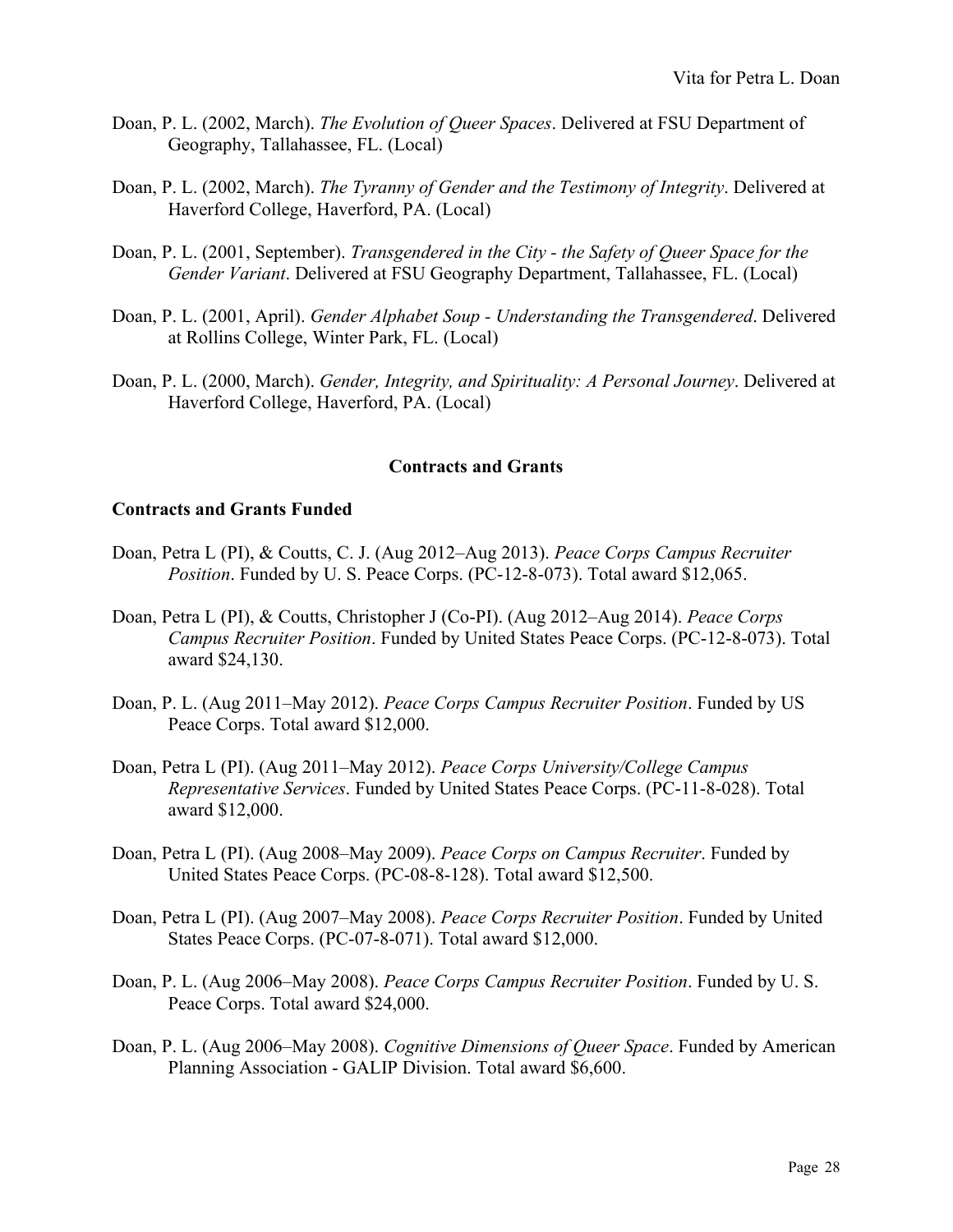- Doan, Petra L (Co-PI), & Connerly, Charles E (PI). (Aug 2005–May 2006). *Peace Corps Recruitment*. Funded by United States Peace Corps. (PC-05-8-081). Total award \$11,000.
- Doan, P. L. (May 2005–Dec 2005). *Course Redesign Initiative, Hybridization of World Cities Course*. Funded by FSU - Office of Distance and Distributed Learning. Total award \$28,813.
- Doan, P. L. (Aug 2004–May 2005). *Peace Corps Campus Recruiter Position*. Funded by U. S. Peace Corps. Total award \$11,000.
- Doan, Petra L (PI). (Aug 2004–May 2005). *Peace Corps Recruiter Position*. Funded by United States Peace Corps. (PC-04-8-096). Total award \$11,000.
- Doan, P. L. (Aug 2003–May 2004). *Peace Corps Campus Recruiter Position*. Funded by US Peace Corps. Total award \$15,000.
- Doan, Petra L (PI). (Aug 2003–May 2004). *Peace Corps Regional Recruiter Position*. Funded by United States Peace Corps. (NONE). Total award \$15,000.
- Doan, P. L. (Sep 1992–May 1993). *Regional Planning in North Florida*. Funded by FSU Council on Research and Creativity. Total award \$3,500.
- Doan, P. L. (Jan 1992–Apr 1992). *Learning from the Third World: Lessons for Low Income Housing in the United States Lecture Series*. Funded by FANNIE MAE University Colloquium Series. Total award \$13,500.
- Doan, P. L. (May 1990–Aug 1990). *Urbanization, Population Density, and Agricultural Productivity in Jordan*. Funded by FSU Council on Research and Creativity. Total award \$3,000.

### **Service**

### **Florida State University**

#### **FSU University Service**

Elected member, Faculty Senate Steering Committee (2018–2021).

Elected Member, Faculty Senate (2018–2020).

Member, Fulbright Review Committee (2018).

Member, University Promotion and Tenure Committee (2016–2017).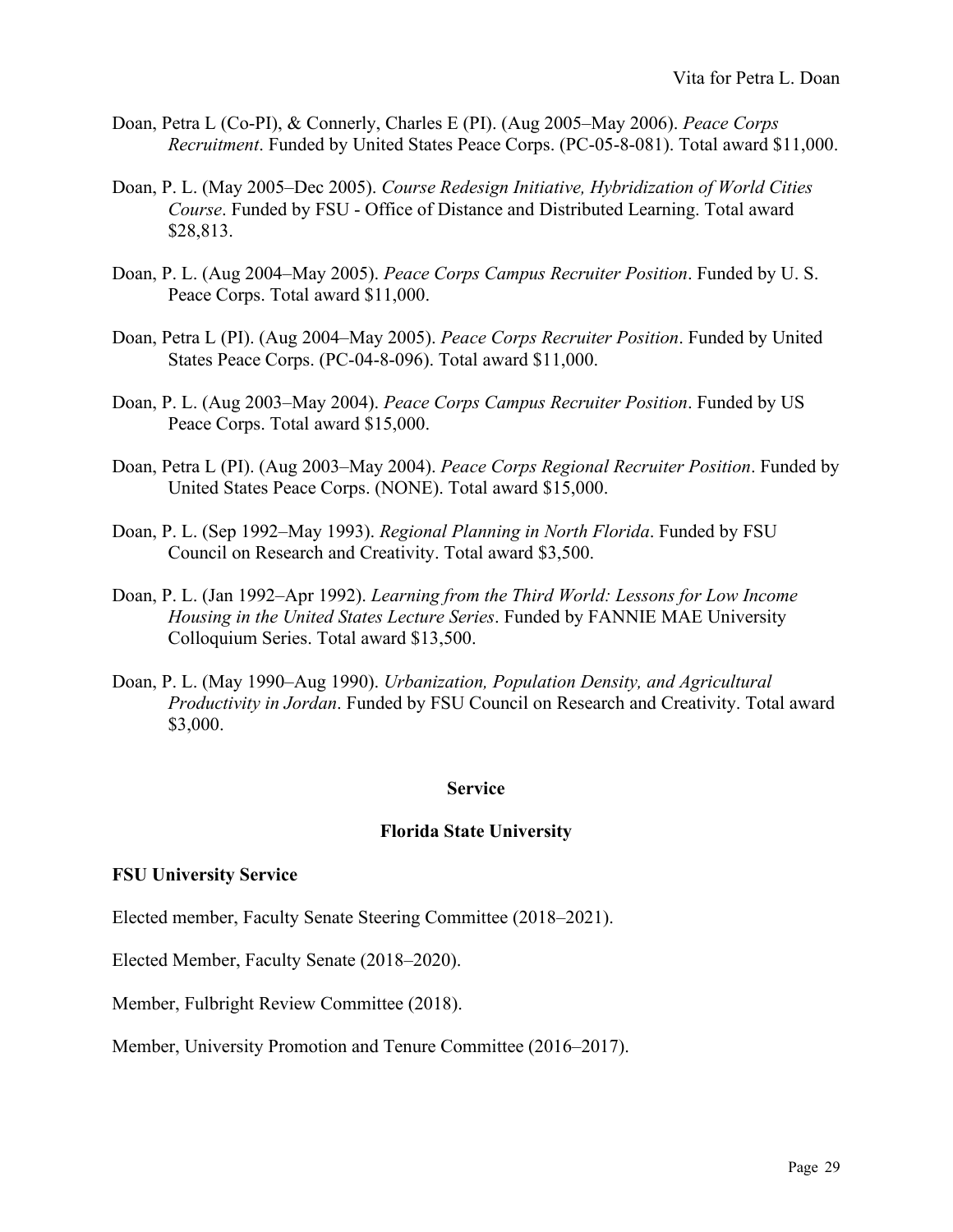Member, Faculty Senate (2015–2017).

Member, Diversity and Inclusion Council (2012–2014).

Chair, Graduate Policy Committee International Affairs Review Subcommittee (2013).

Member, Faculty Grievance Committee (2010–2013).

Elected member, Faculty Senate (2003–2005).

Reviewer, FSU Committee on Faculty Research Support (2002–2003).

### **FSU College Service**

Invited Member, Strategic Planning Committee (2018–2019).

- Member, College of Social Sciences and Public Policy, Social Science Scholars Advisory Board  $(2013 - 2018).$
- Member, College of Social Sciences and Public Policy Promotion and Tenure Committee (2016– 2017).
- Chair, Policy and Academic Affairs (2015–2016).
- Member, College of Social Sciences and Public Policy, Promotion and Tenure Committee  $(2015 - 2016)$ .
- Member, College of Social Sciences and Public Policy, Policy and Academic Affairs (2014– 2016).
- Chair, College of Social Sciences and Public Policy, Policy and Academic Affairs (2011–2012).
- Member, College of Social Sciences and Public Policy, Social Science Scholars Advisory Board (2011–2012).
- Member, College of Social Sciences and Public Policy, Policy and Academic Affairs (2007– 2009).

Member, College of Social Sciences and Public Policy, Promotion and Tenure (2000–2003).

Member, College of Social Sciences and Public Policy, Promotion and Tenure (1997–1999).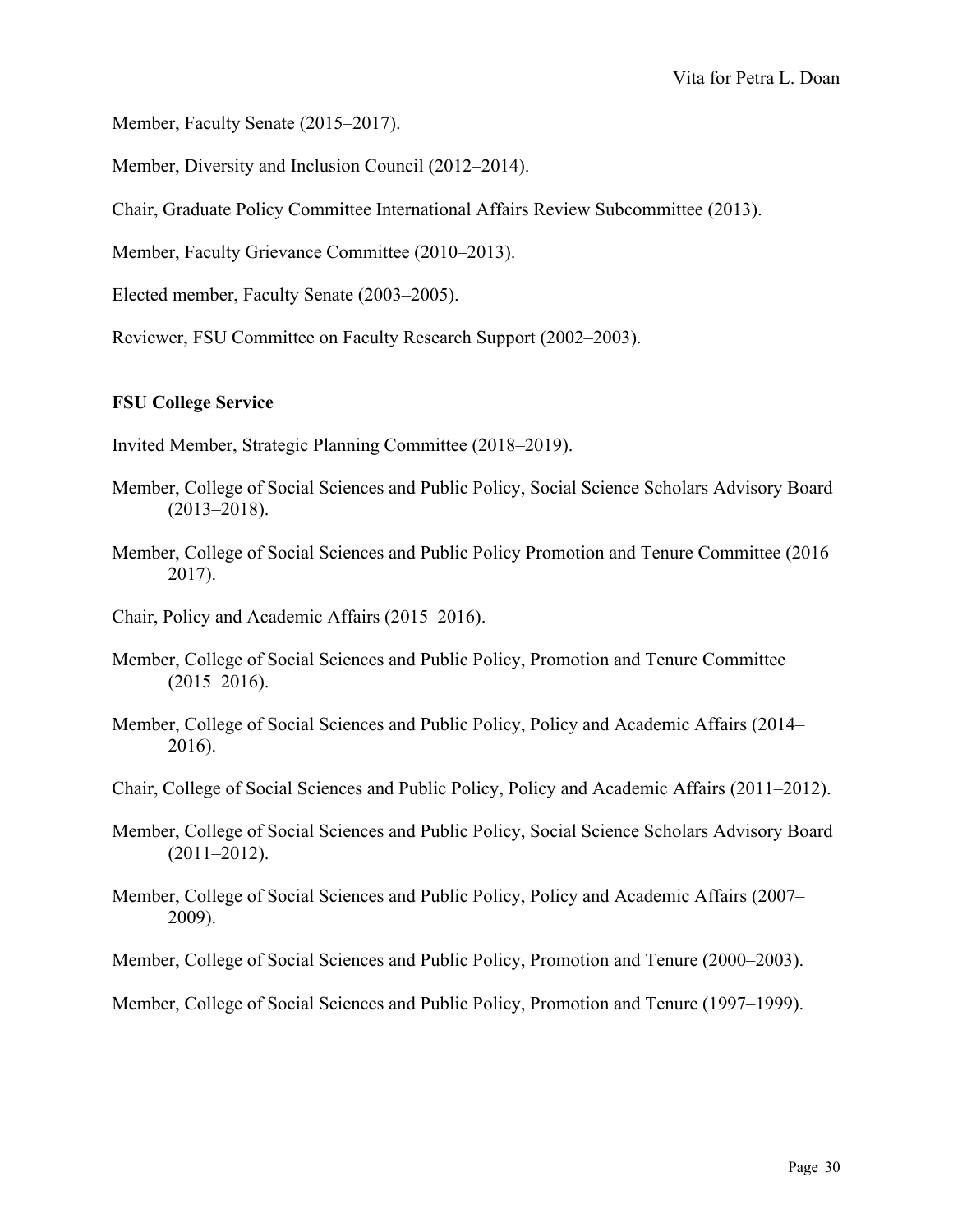#### **FSU Department Service**

Member, Department of Urban and Regional Planning, Budget Committee (2014–present).

Chair, Department of Urban and Regional Planning Doctoral Policy Committee (2018–2019).

Director, Department of Urban and Regional Planning Doctoral Program (2018–2019).

Interim Chair, Department of Urban and Regional Planning (2017).

Director, Department of Urban and Regional Planning Doctoral Program (2014–2017).

Chair, Department of Urban and Regional Planning, Doctoral Policy Committee (2014–2017).

Member, Department of Urban and Regional Planning Academic Personnel Committee (2016– 2017).

Member, Florida Planning and Development Lab Committee (2015–2016).

- Chair, Department of Urban and Regional Planning, Academic Personnel Committee (2010– 2012).
- Director, Department of Urban and Regional Planning, Undergraduate Program (2006–2012).

Member, Department of Urban and Regional Planning, Curriculum Committee (2000–2012).

Chair, Department of Urban and Regional Planning, Curriculum Committee (2009–2010).

- Member, Department of Urban and Regional Planning, International Affairs Committee (2001– 2010).
- Chair, Department of Urban and Regional Planning, Academic Personnel Committee (2008– 2009).
- Member, Department of Urban and Regional Planning, Budget Committee (2004–2007).

Member, Department of Urban and Regional Planning, Doctoral Policy Committee (1999–2006).

Member, Department of Urban and Regional Planning, Admissions and Financial Aid Committee (2002–2005).

Director of the Doctoral Program, Department of Urban and Regional Planning (1996–1999).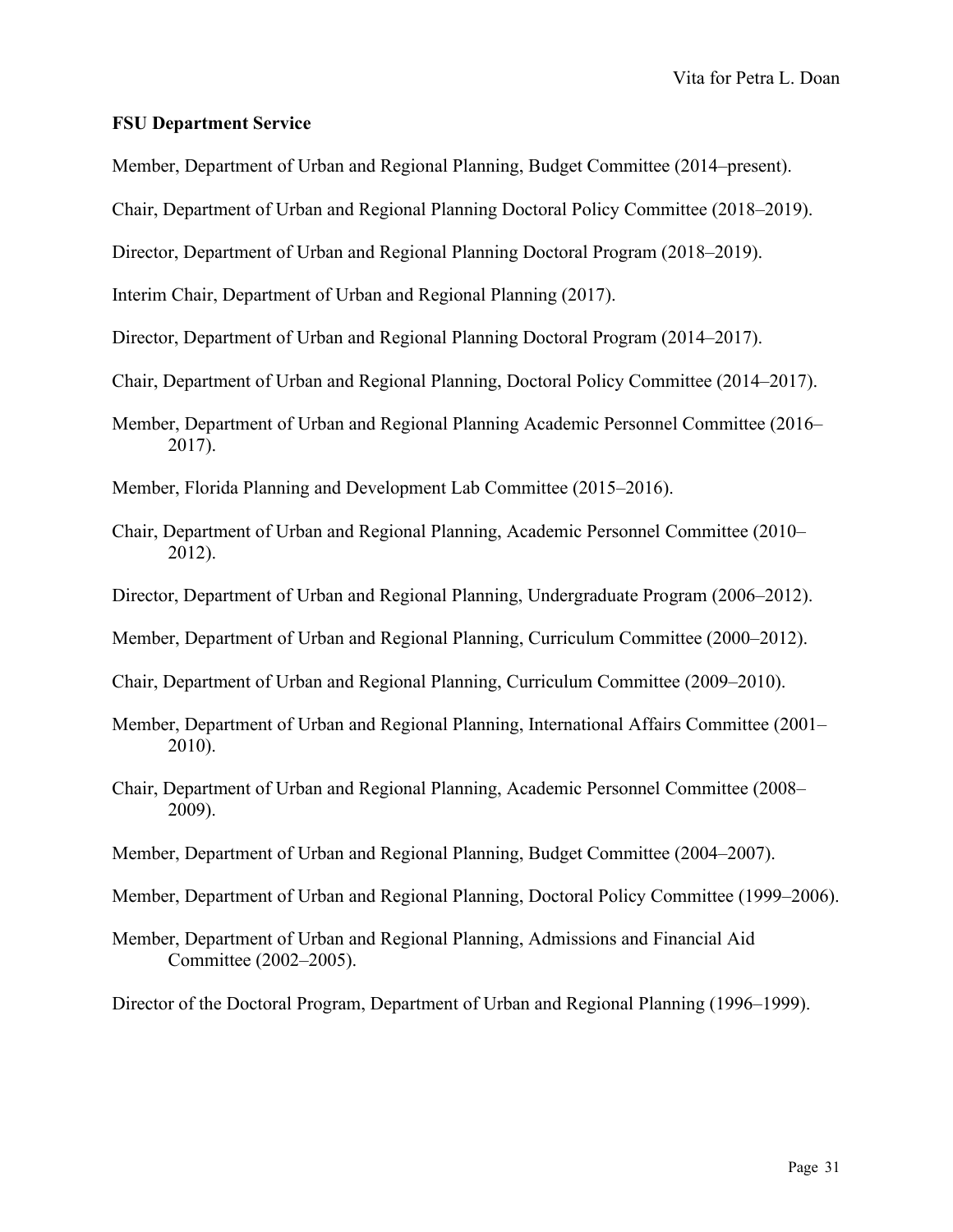### **FSU Institute or Center Service**

Member, Middle East Center Executive Committee (1998–2005).

### **FSU Program Service**

- Coordinator, Department of Urban and Regional Planning, Master's International Program with the United States Peace Corps (2013–present).
- Urban Theory Comprehensive Examiner, Department of Urban and Regional Planning Doctoral Program (2014–present).
- Coordinator for the Department of Urban and Regional Planning, Master's International Program with the United States Peace Corps (2001–2012).
- Faculty Advisor, Pride Student Union (Formerly LGBT Student Union) (2000–2012).
- Steering Committee Member, FSU Campus Safe Zone Program (2005–2012).
- Urban Theory Comprehensive Examiner, Department of Urban and Regional Planning Doctoral Program (1996–2012).
- Coordinator for the Department of Urban and Regional Planning, Master's International Program with the United States Peace Corps (1992–1998).

### **The Profession**

### **Editorial Board Membership(s)**

*Gender, Place, and Culture* (2012–2018).

### **Guest Reviewer for Refereed Journals**

*Journal of the American Planning Association* (2019–present).

*Journal of Appalachian Studies* (2020).

*Journal of Urban Planning and Development* (2020).

*Annals of the Associaiton of American Geographers* (2015–20).

*Cities* (2007–20).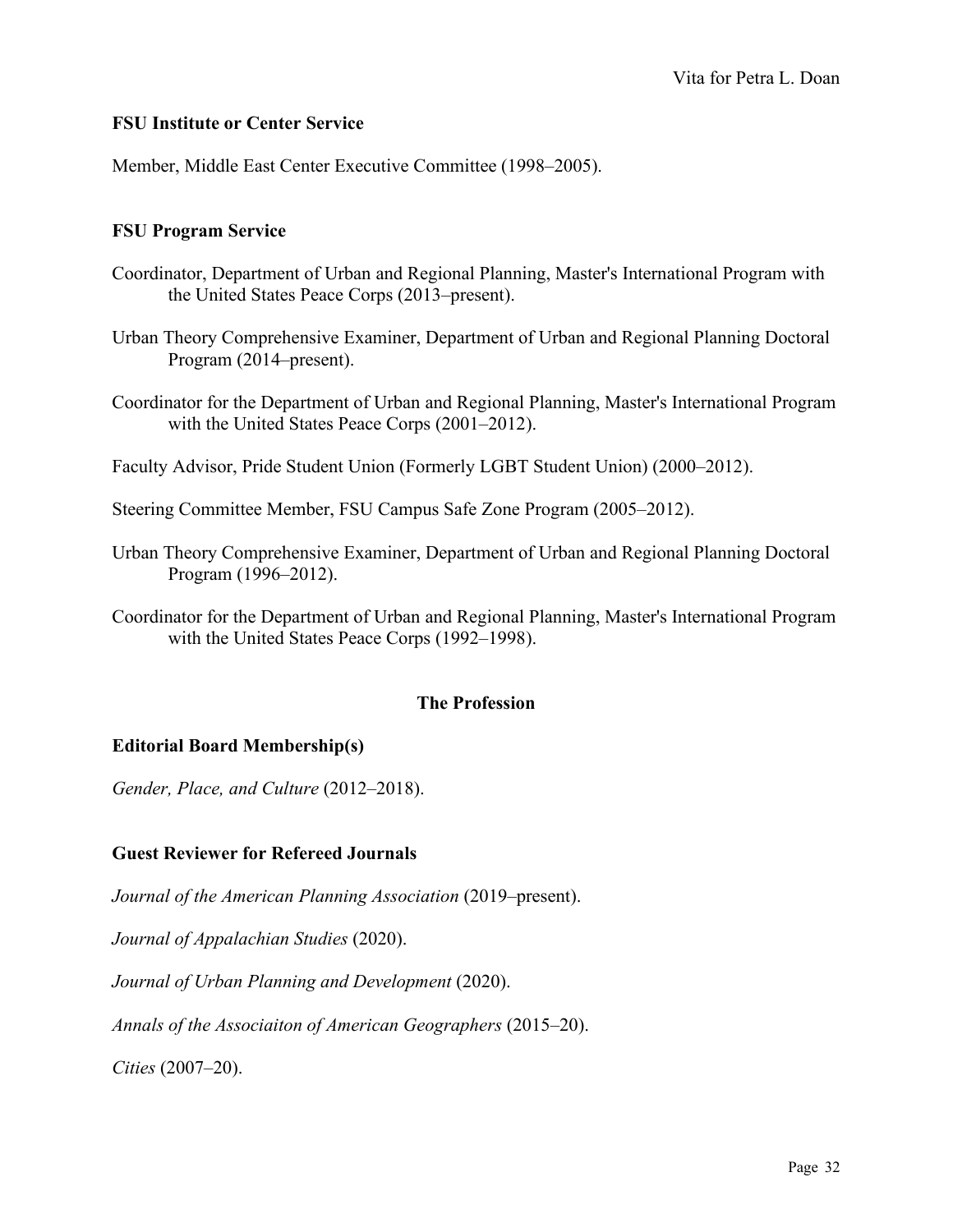*Area* (2019). *Cultural geographies* (2019). *Housing and Society* (2019). *Journal of Transport Gegraphy* (2019). *Papers in Regional Science* (2019). *Planning Theory and Practice* (2019). *Transactions of the British Institute of Geography* (2019). *Gender, Place, and Culture* (2010–19). *Journal of Planning Education and Research* (1996–2018). *Journal of Urban Affairs* (2016–17). *International Journal of Housing Policy* (2016–17). *Gender and Society* (2016–17). *International Journal of Urban and Regional Research* (2010–17). *Journal of Homosexuality* (2016). *International Journal of Sustainable Development* (2016). *Social and Cultural Geography* (2015–16). *Urban Studies* (2015–16). *Social and Cultural Geography* (2012–14). *Journal of Urban Affairs* (2011–14). *American Political Science review* (May–Jun 2012). *City and Community* (2012). *Environment and Planning A* (2012). *Journal of the Political Science Association* (2012).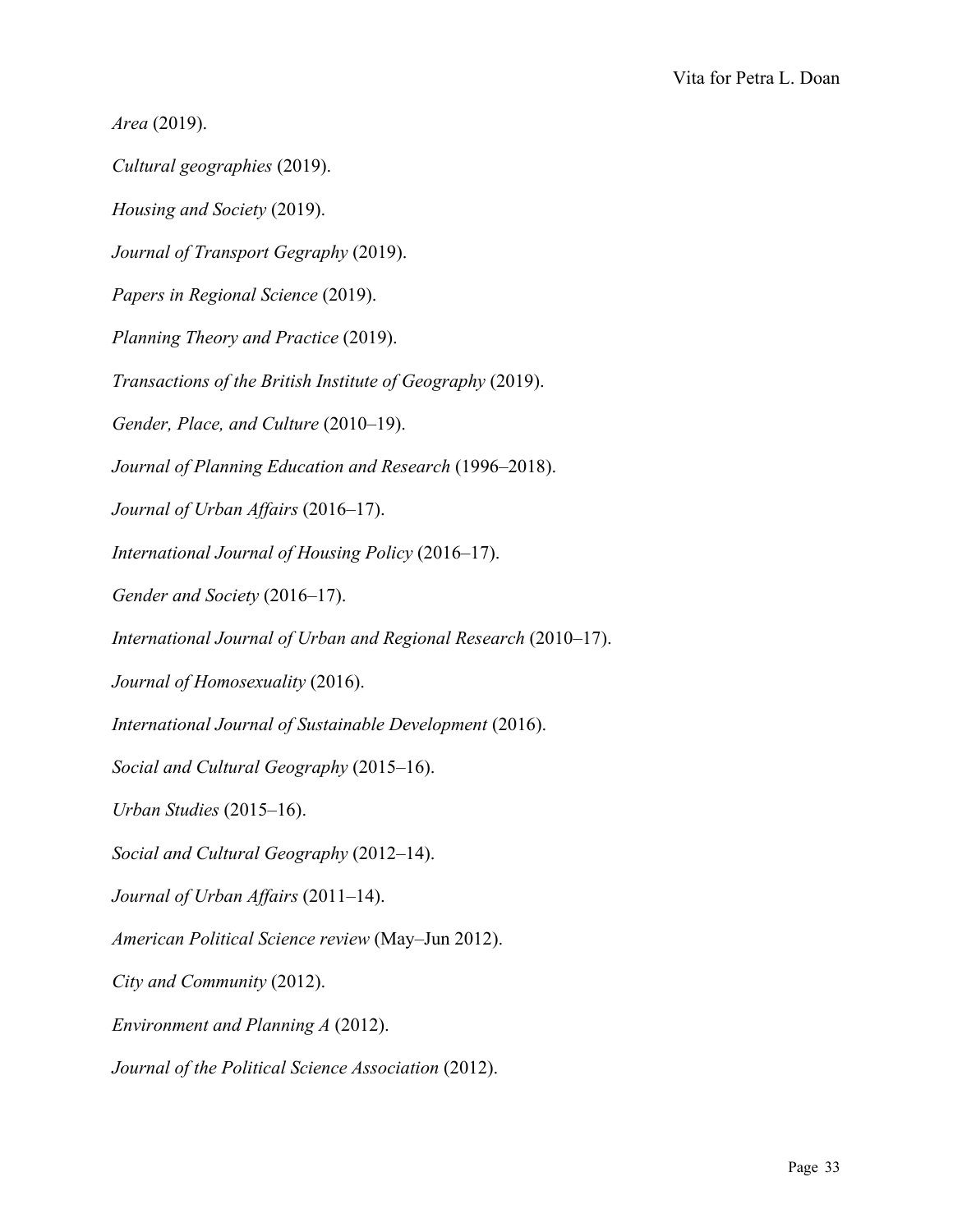*New Zealand Geographer* (2011–12). *International Planning Studies* (2009–10). *International Development Planning Review* (2008–10). *African Studies Review* (2009). *Community Development* (2009). *Journal of Environmental Planning and Management* (2009).

*Papers of the Applied Geography Conference* (2007–09).

*Habitat International* (2002–03).

*Journal of the International Water Research Association* (2000–01).

### **Reviewer for Textbooks**

*Twenty-First Century New Towns* (2017). *Power and Politics in American Cities* (2014). *Peri-urban developments and Processes in Africa with Special Reference to Zimbabwe* (2014).

## **Reviewer or Panelist for Grant Applications**

National Academy of Science - Ford Foundation Minority Scholarships (2019).

Israel Science Foundation (2019).

National Science Foundation (2018).

Canadian Social Science and Humanities Council (2015–2016).

National Science Foundation (2014).

### **Service to Professional Associations**

Founding Member, Inclusion: A Network of LGBT Planners and Allies (2010–present).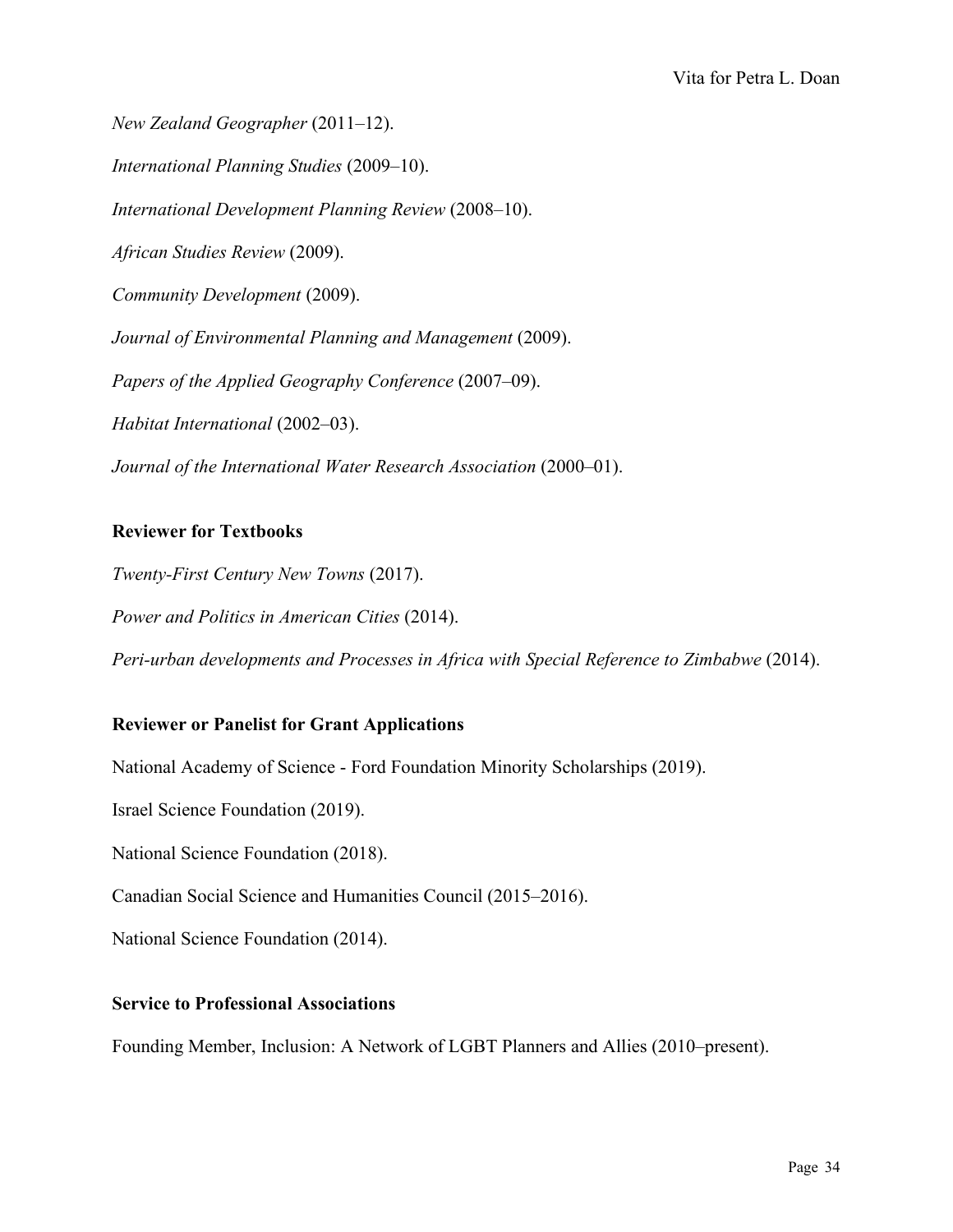- Member, Faculty Women's Interest Group, Association of Collegiate Schools of Planning (2000– present).
- Committee Member, Global Planning Education Committee, Association of Collegiate Schools of Planning (2019–2021).
- Member, Advise the President of ACSP on key priorities, Review and Appraisal Committee for Association of Collegiate Schools of Planning (2018–2019).
- President (elected), Faculty Women's Interest Group of ACSP (2017–2019).
- Reviewer for Konadu-Agyeman Distinguished Scholar Award, Association of American Geographers - Africa Group (2019).
- Member, Global Planning Education Task Force (2016–2018).
- Conference Track Chair Gender and Diversity, Gender and Diversity Track, Association of Collegiate Schools of Planning (2007–2011).
- Chair of the Gil Chin Lim Travel Awards Committee, Global Planning Educators Interest Group (2008–2010).
- Co-Chair (elected), Global Planning Educators Interest Group (2007–2008).
- Student Paper Award Committee Member, Sexuality and Space Specialty Group, Association of American Geographers (2006).
- Conference Track Chair International Planning, Developing Areas and Borderlands Track, Association of Collegiate Schools of Planning (1997–1999).
- Committee Member, President's Committee on Globalizing the Planning Curriculum, Association of Collegiate Schools of Planning (1994–1997).

### **Service to Other Universities**

Outside tenure reviewer, *University of Oklahoma* (2019).

Promotion Review for Full Professor, *University of the West Indies* (2018).

Corporation Member, *Haverford College* (2006–2012).